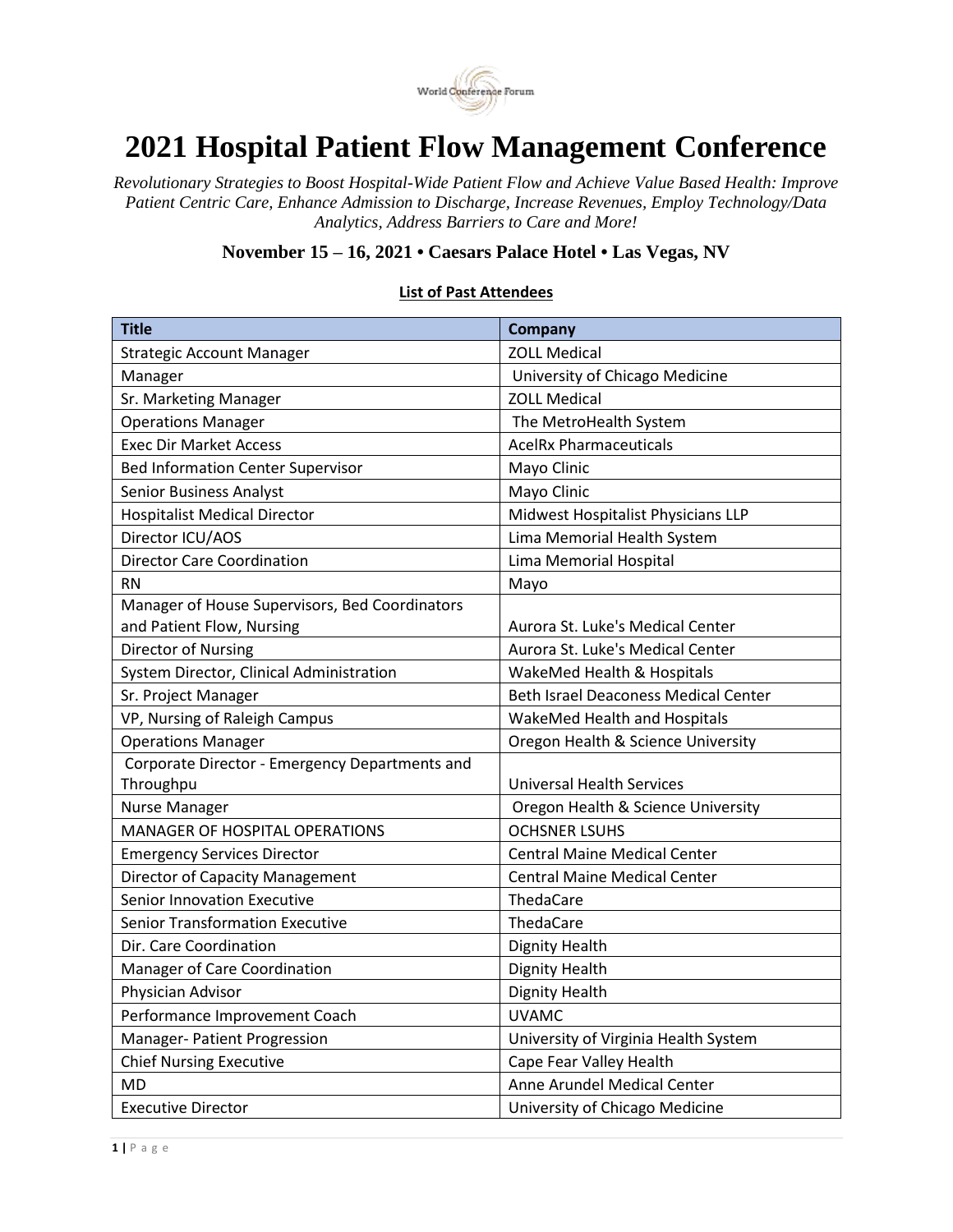

| <b>Executive Director</b>                                                  | University of Chicago Medicine             |
|----------------------------------------------------------------------------|--------------------------------------------|
| Director, Care Coordination                                                | St. Joseph's Health                        |
| Chief Nursing Executive & VP                                               | Care Logistics                             |
| SVP, Client Development                                                    | Care Logistics                             |
| Program Director, Patient Throughput & Operations                          | Northwestern Memorial Hospital             |
| <b>Medical Director, Patient Flow</b>                                      | <b>Emory Healthcare</b>                    |
| Chief, Hospital Medicine                                                   | <b>Carilion Clinic</b>                     |
| Senior Director, Medical Operations                                        | <b>Cleveland Clinic</b>                    |
| Executive Director, CTP Transition Plan & Patient                          |                                            |
| <b>Placement Services</b>                                                  | Loma Linda University Medical Center       |
| Patient Placement Specialist Lucile Packard                                |                                            |
| Children's Hospital                                                        | <b>Stanford Children's Health</b>          |
| Director, Care Management & Clinical Effectiveness                         | Norton Women's and Children's Hospital     |
| Senior Director, Transfer & Communications Center                          | <b>Carilion Clinic</b>                     |
| Vice President, Care Management                                            | <b>Sutter Health</b>                       |
| Medical Director, Case Management, Chief Medical                           | Aurora Saint Luke's Medical Center, Aurora |
| Officer                                                                    | <b>West Allis Medical Center</b>           |
| Director, Nursing, Case Management & Patient Flow                          | Aurora St. Luke's Medical Center           |
| Manager, Patient Logistics                                                 | St. Joseph's Hospital & Medical Center     |
| Chief Physician Executive, Pulmonary & Critical Care                       |                                            |
| Lancaster General Health<br>Director, Care Coordination St. Rose Dominican | Penn Medicine                              |
| Hospital                                                                   | <b>Dignity Health</b>                      |
| Director, Operations Center St. Rose Dominican                             |                                            |
| Hospital                                                                   | <b>Dignity Health</b>                      |
| <b>Chief Medical Officer</b>                                               | <b>Galloway Consulting</b>                 |
| <b>Executive Vice President</b>                                            | <b>Galloway Consulting</b>                 |
|                                                                            |                                            |
| <b>Nurse</b>                                                               | Community Health of South Fl.              |
| Director                                                                   | Community Health of South Florida, Inc.    |
| Nurse Manager, Admit Transfer Center                                       | Medical University of South Carolina       |
| <b>MD</b>                                                                  | NYC Health and Hospitals Kings County      |
| <b>Hospital Operations and Flow Supervisor</b>                             | Children's Hospital of Philadelphia        |
| <b>CNO</b>                                                                 | Aurora St. Luke's Medical Center           |
| Manager of Patient Flow, House Supervisors and                             |                                            |
| <b>Clinical Bed Coordinators</b>                                           | Aurora St. Luke's Medical Center           |
| Director of Nursing, Case Management & Patient                             |                                            |
| Flow                                                                       | Aurora St. Luke's Medical Center           |
| Sr. Process Optimization Specialist                                        | <b>Houston Methodist Hospital</b>          |
| MR                                                                         | Otsuka America Pharmaceutical America Inc. |
| <b>Chief Medical Officer</b>                                               | <b>Community Care Physicians</b>           |
| Nurse Manager, Patient Care Services Operations                            | Nemours Children's Hospital                |
|                                                                            | Southern Wisconsin Emergency Associates,   |
| President                                                                  | S.C.                                       |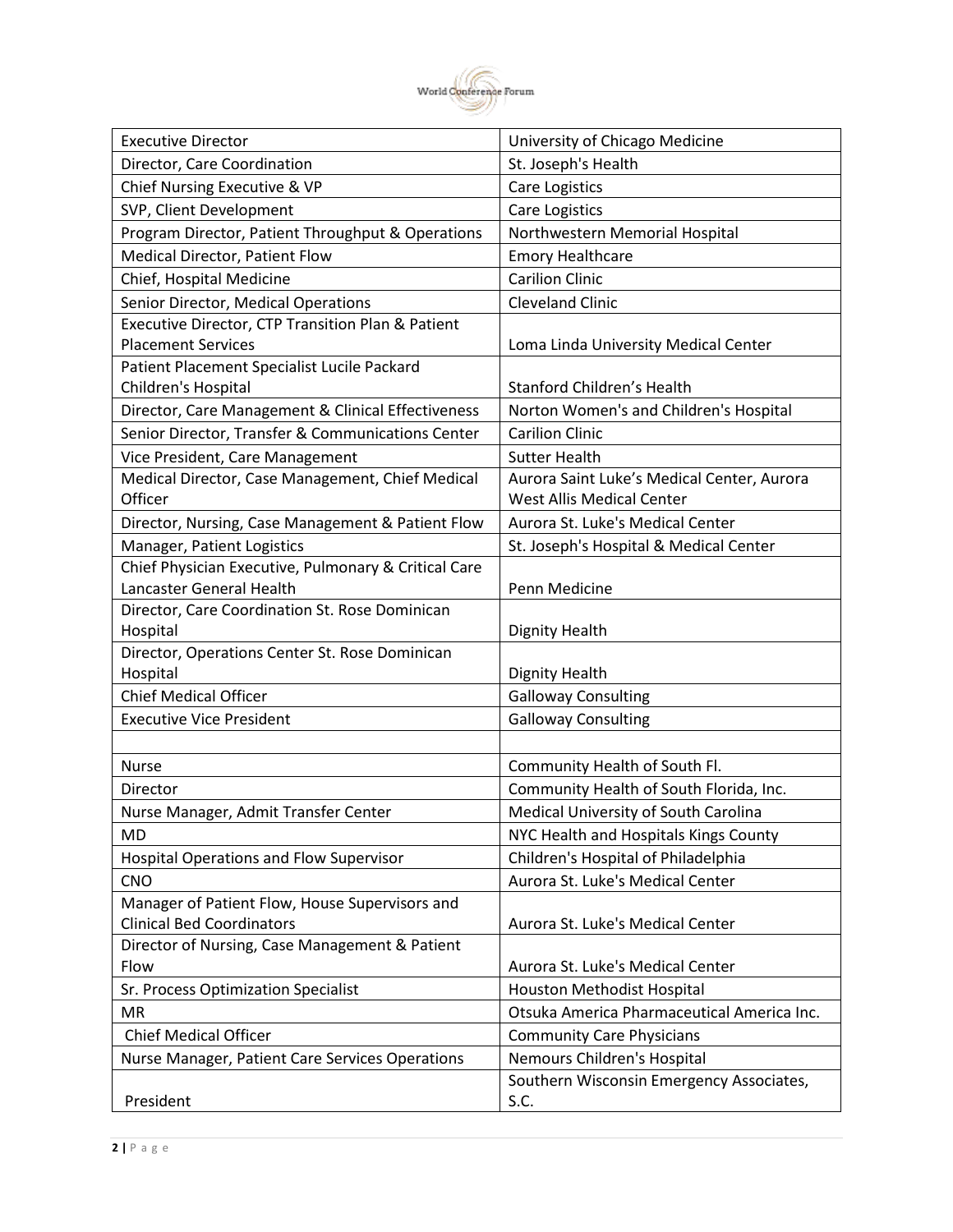

|                                                       | Southern Wisconsin Emergency Associates, |
|-------------------------------------------------------|------------------------------------------|
| Scheduler                                             | S.C.                                     |
|                                                       | Southern Wisconsin Emergency Associates, |
| <b>Medical Director</b>                               | S.C.                                     |
| Sr. Process Optimization Specialist                   | <b>Houston Methodist Hospital</b>        |
| Director                                              | <b>UCHealth DocLine</b>                  |
| Senior Director                                       | <b>UCHealth DocLine</b>                  |
| Student                                               | University of Maryland                   |
| Service Line Nursing Director                         | <b>Meritus Medical Center</b>            |
| UNIT DIRECTOR OF CLINICAL OPERATIONS AND              |                                          |
| PATIENT PLACEMENT                                     | UNIVERSITY OF CALIFORNIA SAN FRANCISCO   |
| Director of Care Management and Patient               |                                          |
| Transitions                                           | <b>UCSF Health</b>                       |
| Service Line Nursing Director                         | <b>Meritus Medical Center</b>            |
| <b>Nursing Division Director</b>                      | Children's of Alabama                    |
| <b>Director of Nursing Operations</b>                 | Hackensack-Meridian Health               |
| Director                                              | Children's of Alabama                    |
| Medical Director, Case Management                     | Aurora Saint Luke's Medical Center       |
| Director, Care Management & Clinical Effectiveness    | Norton Women's and Children's Hospital   |
| Director, Emergency Services                          | Aurora St. Luke's Medical Center         |
| Manager, Emergency Department                         | Aurora St. Luke's Medical Center         |
| Associate Chief Medical & Quality Officer, Geriatrics |                                          |
| & Care Transitions                                    | <b>UAB Hospital</b>                      |
| Vice Chair, Clinical Operations & Quality             | <b>Stanford Health Care</b>              |
| Director, Emergency Services                          | <b>Stanford Health Care</b>              |
| Senior Director, Medical Operations                   | <b>Cleveland Clinic</b>                  |
| Director, Quality Projects & Clinical Integration     | <b>Carle Foundation Hospital</b>         |
| Director, Bed Resources                               | Yale New Haven Hospital                  |
| Program Director, Patient Throughput & Operations     | Northwestern Memorial Hospital           |
| Director, Quality Resources, Risk Management &        |                                          |
| Corporate Compliance                                  | <b>Bassett Healthcare Network</b>        |
| Senior Vice President & Chief Physician Executive     | Penn Medicine                            |
| Director, Behavioral Health & Patient Transport       | Johns Hopkins Medicine                   |
| Vice President, Quality & Safety                      | <b>Hartford HealthCare</b>               |
| <b>Operations Manager, Hospital Operations</b>        | Mayo Clinic                              |
| President & CEO                                       | <b>Galloway Consulting</b>               |
| <b>Chief Medical Officer</b>                          | <b>Galloway Consulting</b>               |
| General Manager, PainScale                            | <b>Boston Scientific</b>                 |
| <b>Clinical Nurse Navigator</b>                       | Providence Hospital                      |
| Nurse Manager, Telehealth                             | Miami VA Healthcare System               |
| <b>Managed Care Director</b>                          | Choctaw Health Center                    |
| <b>Chief Medical Officer</b>                          | Choctaw Health Center                    |
| <b>Executive Director</b>                             | St. Anthony's Medical Center             |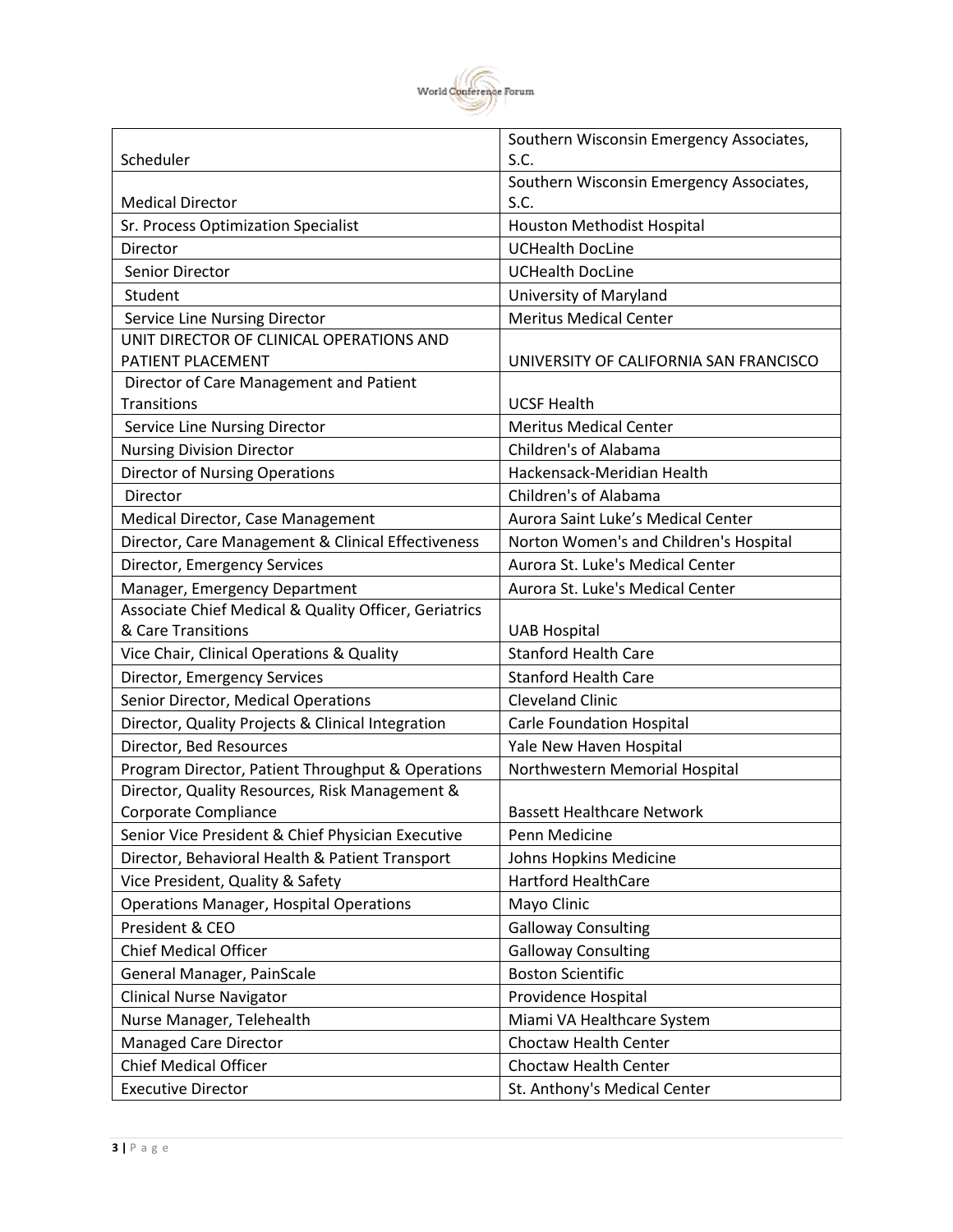

| <b>Medical Director</b>                              | Vituity/St Anthonys Mercy              |
|------------------------------------------------------|----------------------------------------|
| Director, Quality/Performance Improvement/Patient    |                                        |
| Safety                                               | Mercy Hospital St. Anthony's           |
| <b>Chief Nursing Officer</b>                         | St. Anthony's/Mercy                    |
| Vice President, Business Development                 | <b>Mission Community Hospital</b>      |
| Manager, Clinical Systems                            | <b>Memorial Healthcare System</b>      |
| Executive Director, Pediatric Critical Care and      |                                        |
| <b>Inpatient Services</b>                            | St. Louis Children's Hospital          |
| Program Manager, Patient Care Operations             | St. Louis Children's Hospital          |
| Medical Director, Patient Flow                       | Montreal Children's Hospital           |
| <b>Healthcare and Education Manager</b>              | Ergotron                               |
| Director, Capacity Management                        | Northside Hospital                     |
| Nurse Manager                                        | Virginia Mason Medical Center          |
| Professor, Medicine                                  | Yale New Haven Hospital                |
| <b>Nurse Administrator</b>                           | Mayo Clinic                            |
| Assistant Nurse Manager, Patient Placement           | <b>Atrium Health</b>                   |
| Director, Patient Placement                          | <b>Atrium Health</b>                   |
| Director, Patient Care Services                      | <b>McLaren Lapeer Region</b>           |
| Director, Emergency Services                         | <b>McLaren Lapeer Region</b>           |
| Manager, Patient Flow                                | WellStar Kennestone Hospital           |
| Regional VP, Sales                                   | <b>LVM Systems</b>                     |
| Regional VP, Sales                                   | <b>LVM Systems</b>                     |
| Manager .net Product Development                     | <b>LVM Systems</b>                     |
| Director, Behavioral Health & Patient Transport      | Johns Hopkins Medicine                 |
| Director, Patient Logistics                          | Inova Health System                    |
| Medical Director, Clinical Documentation &           |                                        |
| Improvement                                          | Mount Sinai Hospital                   |
| Medical Director, System Transfer Service & Patient  |                                        |
| Flow                                                 | <b>Emory Healthcare</b>                |
| <b>Associate Chief Medical Officer</b>               | Yale New Haven Hospital                |
| Senior Director, Inpatient Clinical Operations &     |                                        |
| <b>Cancer Care</b>                                   | <b>Boston Medical Center</b>           |
| Director, Emergency Services                         | <b>Stanford Health Care</b>            |
| Senior Medical Director, Care Management             |                                        |
| Organization                                         | Montefiore Health System               |
| Director, Emergency Services                         | Aurora St. Luke's Medical Center       |
| Manager, Emergency Department                        | Aurora St. Luke's Medical Center       |
| Chief Nursing Officer & Associate Executive Director | Penn Presbyterian Medical Center       |
| Medical Director, Admission & Transfer Center        | Mayo Clinic                            |
| Director, Care Management & Clinical Effectiveness   | Norton Women's and Children's Hospital |
| Director, Patient Flow Management Center             | Thomas Jefferson University Hospitals  |
| Director, Coordinated Care                           | University Health Conway               |
| Chairman of the Emergency Department                 | Morton Hospital & Medical Center       |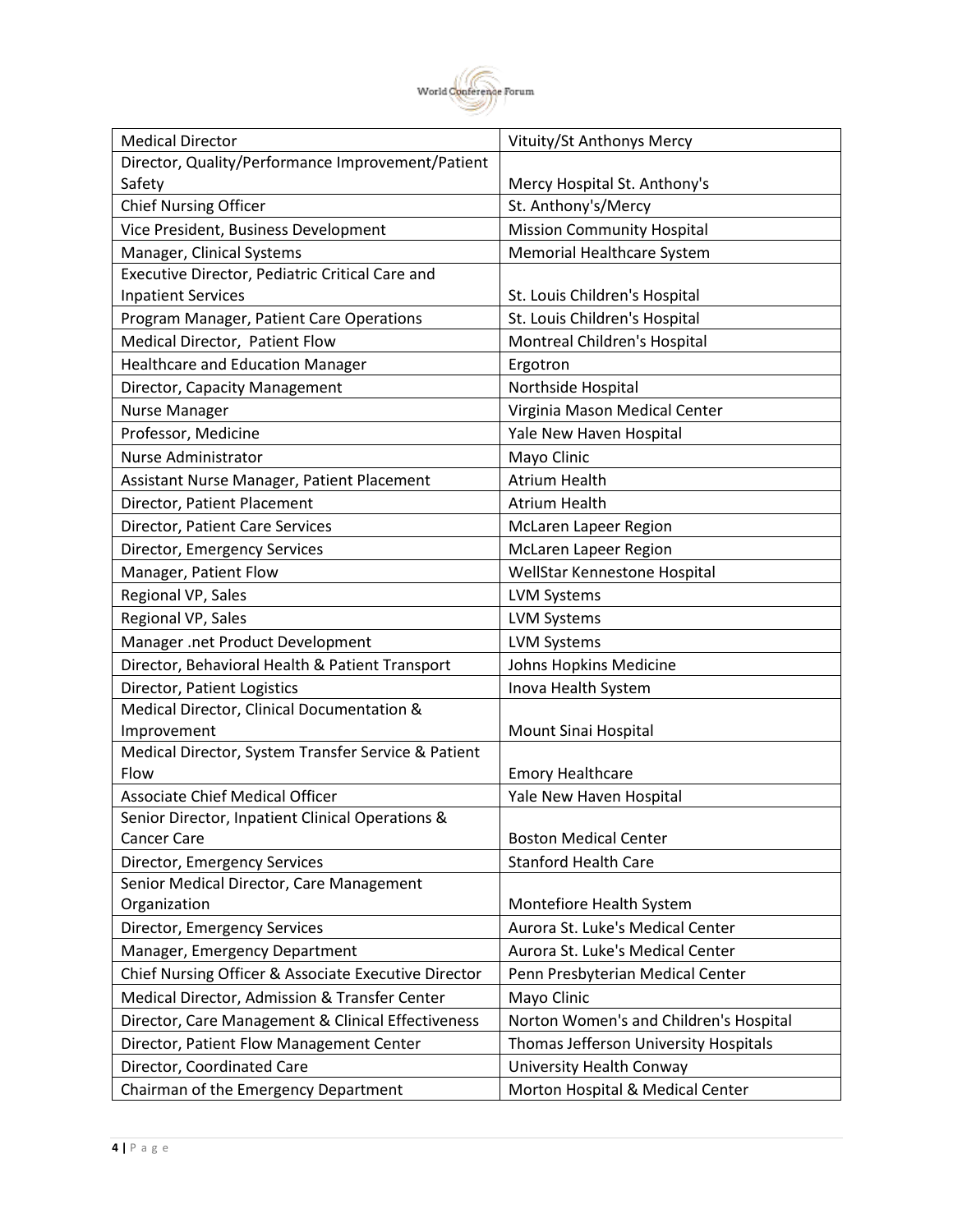

| Program Director, Patient Throughput               | Northwestern Memorial Hospital               |
|----------------------------------------------------|----------------------------------------------|
| Patient Throughput Director                        | Riverside Health System                      |
| Director, Operations Resource Center and Nursing   |                                              |
| Quality                                            | <b>Einstein Medical Center</b>               |
| Director, Operations                               | Northwestern Medicine                        |
| Program Manager                                    | Northwestern Medicine                        |
| <b>Assistant Professor</b>                         | <b>Columbia University</b>                   |
| Physician                                          | Vituity                                      |
| <b>Chief Medical Officer</b>                       | Mercy                                        |
| <b>Medical Director</b>                            | Mercy South                                  |
| Dr.                                                | Morehouse School of Medicine                 |
| Patient Care administrator                         | Orlando Health                               |
| Director                                           | Navigant                                     |
| MD                                                 | Palmetto Health                              |
| <b>Managing Director</b>                           | <b>Prism Healthcare Partners</b>             |
| <b>Team Coordinator</b>                            | Sentara Healthcare Systems                   |
| Vice President, Quality & Safety                   | <b>Hartford HealthCare</b>                   |
| <b>RN Manager</b>                                  | Prevea Health                                |
| Medical Director, Clinical Documentation &         |                                              |
| Improvement                                        | <b>Mount Sinai</b>                           |
| Data Analyst                                       | <b>UVA Health System</b>                     |
| <b>Quality Improvement Analyst</b>                 | <b>UVA Medical Center</b>                    |
| Director                                           | Care Logistics                               |
|                                                    | Massachusettes General Hospital              |
| Vice President, Emergency & Care Management        |                                              |
| <b>Services</b>                                    | <b>Carilion Clinic</b>                       |
| <b>House Supervisor</b>                            | Union Hospital of Cecil County               |
| Regional VP of Sales                               | <b>LVM Systems</b>                           |
| Administrator, Allied health                       | Orlando Health                               |
| Senior Vice President, Chief Physician Executive & |                                              |
| <b>Chief Medical Officer</b>                       | Penn Medicine                                |
| <b>Nursing Operations Manager</b>                  | Kootenai Health                              |
| <b>Clinical Placement</b>                          | Union Hospital of Cecil County               |
| <b>CEO</b>                                         | <b>MPP</b>                                   |
| <b>Associate Professor</b>                         | Yale New Haven Hospital                      |
| <b>Solution Manager</b>                            | <b>UNC Healthcare</b>                        |
| Manager                                            | Sentara Healthcare                           |
| Director of Nursing                                | Aurora Health Care-St. Luke's Medical Center |
| Sr. Managing Director                              | Mercy                                        |
| <b>RN</b>                                          | Sanford Health                               |
| Senior Vice President, Operations                  | Yale New Haven Hospital                      |
| DIr. Patient Progression                           | Houston Methodist Hospital                   |
| Director of Transformation                         | <b>Emory Healthcare</b>                      |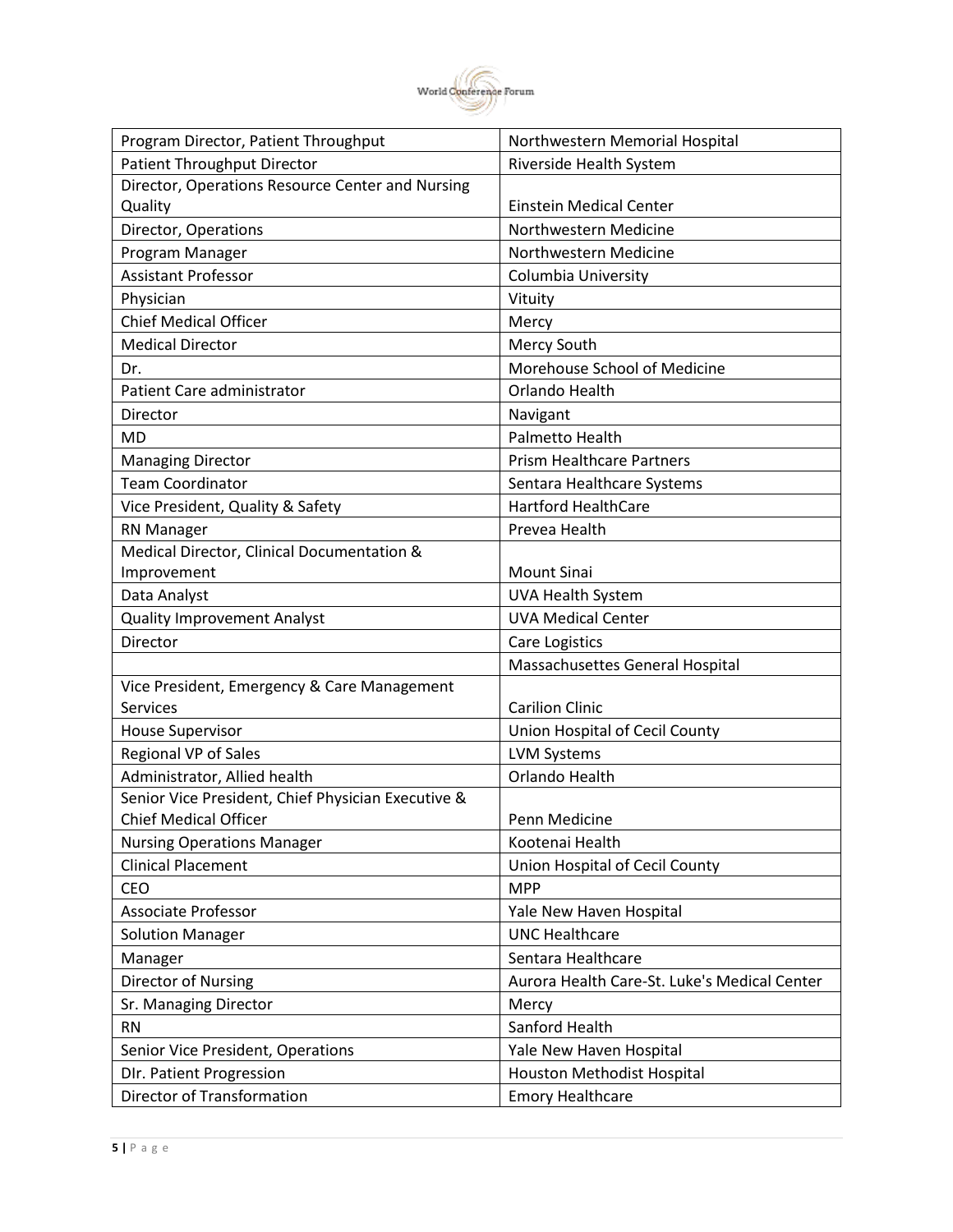

| Manager of Patient Flow/House Supervisors & Bed      |                                              |
|------------------------------------------------------|----------------------------------------------|
| Coordinators                                         | Aurora Health Care-St. Luke's Medical Center |
| <b>SVP Marketing</b>                                 | TeleTracking                                 |
| Assistant Medical Director, Emergency Department     | Duke Health                                  |
| VP, Academic Medical Centers                         | TeleTracking                                 |
| Physician                                            | <b>Carilion Clinic</b>                       |
| IT Project Manager                                   | <b>SUNY Upstate</b>                          |
| Director patient transport                           | Children's Mercy Hospital                    |
| <b>Nurse Supervisor Patient Flow</b>                 | Dartmouth Hitchcock                          |
| <b>Executive Director, Care Management</b>           | <b>Adventist Health</b>                      |
| VP, Client Success Management                        | TeleTracking                                 |
| <b>Carilion Clinic SR Director</b>                   | <b>Carilion Clinic</b>                       |
| Assoc. Chief Medical Officer                         | Yale New Haven Hospital                      |
| Director, Social Work & Case Management              | <b>Stanford Health</b>                       |
| Vice President, Care Model Solutions                 | TeleTracking                                 |
| Director of Emergency Department                     | <b>Tri-City Medical Center</b>               |
| Senior VP                                            | Care Logistics                               |
| Mgr patient placement                                | Orlando Health                               |
| <b>Medical Director</b>                              | Orlando Health                               |
| <b>Patient Care Administrator</b>                    | Orlando health                               |
| <b>Patient Flow Manger</b>                           | White Plains Hospital                        |
| Director Triage Transfer and System Float Pool       | <b>Multicare Health Systems</b>              |
| Sr. Managing Consultant                              | Mercy                                        |
| <b>Senior Managing Consultant</b>                    | Mercy                                        |
| Director - Hospital Information Systems              | <b>SUNY Upstate Medical University</b>       |
| Associate Vice President, Care Management & Care     |                                              |
| Transition                                           | <b>Rush University Medical Center</b>        |
| <b>Patient Care Administrator</b>                    | <b>Orlando Health</b>                        |
| Vice President, Clinical Operations                  | Yale New Haven Health                        |
| <b>Regional Director</b>                             | Innovaccer                                   |
| Director of Optimization & Advisory                  | <b>Nordic Consulting Partners</b>            |
| Manager                                              | <b>UVA Health System</b>                     |
| Medical Director, Emergency Department               | <b>Seton Medical Center</b>                  |
| VP, National Accounts                                | TeleTracking                                 |
| Partner                                              | <b>Verity Partners LLC</b>                   |
| Dir of Acute Care Service                            | <b>MD Anderson Cancer Center</b>             |
| Founder                                              | <b>MPP</b>                                   |
| <b>RN Supervisor</b>                                 | Prevea Health                                |
| Associate Director, Operations, Division of Hospital |                                              |
| Medicine                                             | Emory healthcare                             |
| <b>Assisdtant Professor</b>                          | <b>UPMC</b>                                  |
| Patient Flow and Strategic Care Manager              | Centre for Addiction and Mental Health       |
| Chair, Department of Hospital Medicine               | <b>Cleveland Clinic</b>                      |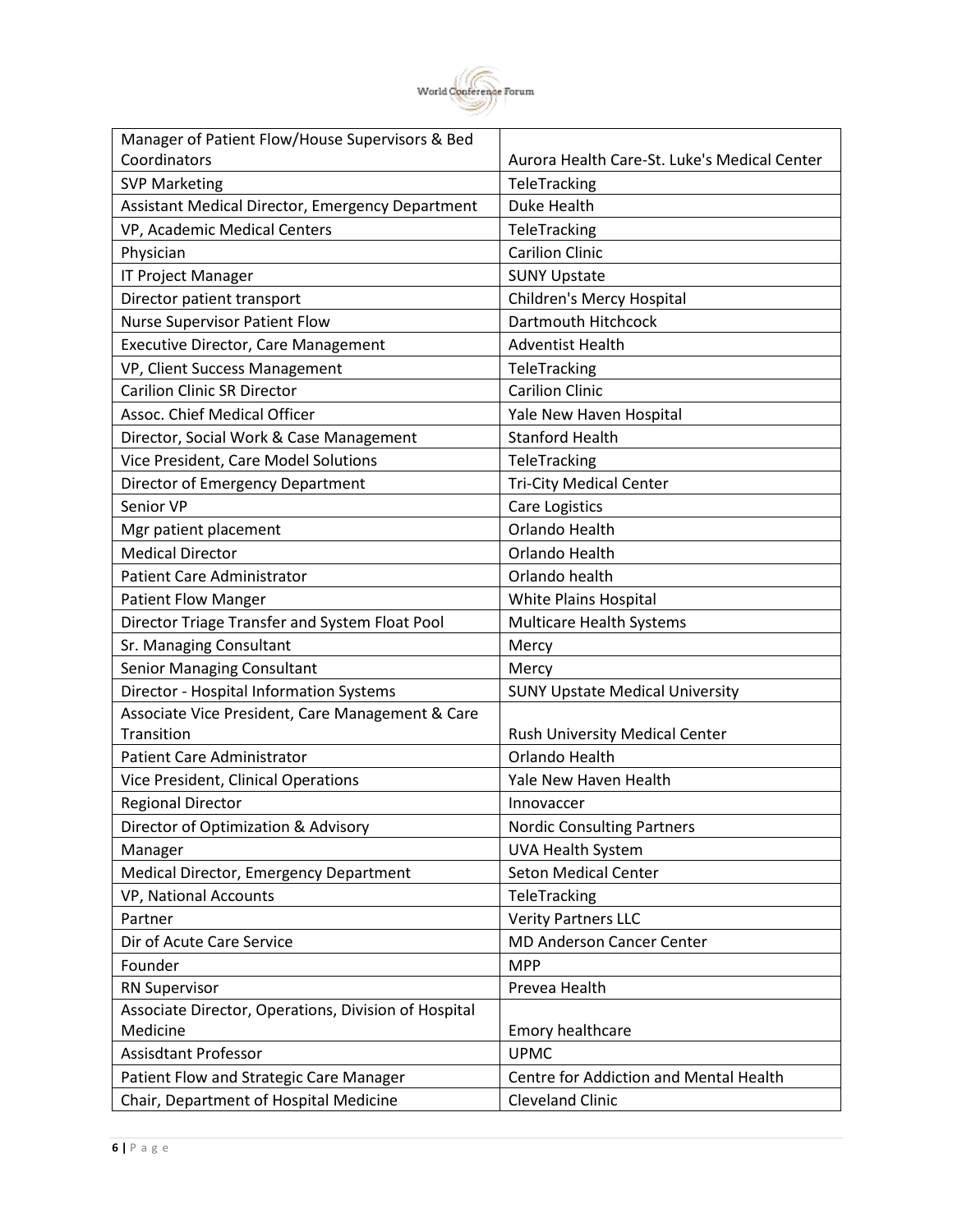

| <b>Business Development Manager</b><br>Innovaccer<br><b>Senior Medical Director</b><br>Johns Hopkins Medicine<br>Regional VP of Sales<br><b>LVM Systems</b><br><b>TCRHCC</b><br><b>LCN</b><br>Pomona Valley Hospital Medical Center<br>Manager of CICU<br>Director of Nursing Quality and Logistics<br>St. Mary's Medical Center<br><b>VP Clinical Strategy</b><br>TeleTracking<br><b>CNO</b><br>Penn Presbyterian Medical Center<br>Carle Hospital<br>Director, Nursing<br>Missouri Baptist Medical Center<br>Manager Emergency Department<br>president and ceo<br>MS2 Group<br><b>Englewood Hospital and Medical Center</b><br><b>RN</b><br>Maine Coast Memorial Hospital<br><b>CNO</b><br><b>UCLA Health</b><br>Associate Section Chief, Hospital Medicine<br><b>Medical Director</b><br>ApolloMD<br>Corporate Director, Clinical Innovation<br>New York presbyterian hospital<br><b>Chief Operating Officer</b><br><b>IU Health</b><br><b>Patient Progression Data Analyst</b><br><b>UVA Health System</b><br><b>Nurse Administrator</b><br>Intermountain Healthcare<br><b>VP</b><br><b>Hartford HealthCare</b><br><b>Director Inpatient Business Operations</b><br>Carle Hospital<br>St. Jude Children's Research Hospital<br>Director, Quality Management<br>Associate Professor Neurological Surgery<br>Northwestern University<br>Lean Six Sigma Coach<br>Sarasota Memorial Health Care System<br>Director Process Improvement<br><b>St.Mary's Medical Center</b><br><b>Baptist Health South Florida</b><br><b>RN</b><br><b>Utilization Director</b><br>Kaiser Permanente<br><b>Coordinator Pacient Flow</b><br>Albert Einstein Hospital<br><b>Solutions Director</b><br>Zebra Technologies<br>MD<br><b>NW Kaiser Permanente</b><br>RN, MS<br>TeleTracking<br><b>Interim Clinical Director</b><br>St. Jude Children's Research Hospital<br><b>RN</b><br><b>Baptist Health System</b><br><b>UMC El Paso</b><br><b>CNO</b><br>Senior Director, Inpatient Clinical Operations<br><b>Boston Medical Center</b><br>Sr Manager, Healthcare Solutions & Analytics<br><b>STANLEY Healthcare</b><br><b>Senior Director Logistics</b><br>Geisinger Health System<br>Program Director<br>Tuba City Regional Health Care Corporation<br><b>Medical Director</b><br>Tuba City Regional Health Care Corporation<br>UC San Diego Health<br>Director, Network Medical Management | Senior Vice President, Patient Care Services | University Medical Center Health System |
|--------------------------------------------------------------------------------------------------------------------------------------------------------------------------------------------------------------------------------------------------------------------------------------------------------------------------------------------------------------------------------------------------------------------------------------------------------------------------------------------------------------------------------------------------------------------------------------------------------------------------------------------------------------------------------------------------------------------------------------------------------------------------------------------------------------------------------------------------------------------------------------------------------------------------------------------------------------------------------------------------------------------------------------------------------------------------------------------------------------------------------------------------------------------------------------------------------------------------------------------------------------------------------------------------------------------------------------------------------------------------------------------------------------------------------------------------------------------------------------------------------------------------------------------------------------------------------------------------------------------------------------------------------------------------------------------------------------------------------------------------------------------------------------------------------------------------------------------------------------------------------------------------------------------------------------------------------------------------------------------------------------------------------------------------------------------------------------------------------------------------------------------------------------------------------------------------------------------------------------------------------------------------------------------------------------------------------------------------------------------------|----------------------------------------------|-----------------------------------------|
|                                                                                                                                                                                                                                                                                                                                                                                                                                                                                                                                                                                                                                                                                                                                                                                                                                                                                                                                                                                                                                                                                                                                                                                                                                                                                                                                                                                                                                                                                                                                                                                                                                                                                                                                                                                                                                                                                                                                                                                                                                                                                                                                                                                                                                                                                                                                                                          |                                              |                                         |
|                                                                                                                                                                                                                                                                                                                                                                                                                                                                                                                                                                                                                                                                                                                                                                                                                                                                                                                                                                                                                                                                                                                                                                                                                                                                                                                                                                                                                                                                                                                                                                                                                                                                                                                                                                                                                                                                                                                                                                                                                                                                                                                                                                                                                                                                                                                                                                          |                                              |                                         |
|                                                                                                                                                                                                                                                                                                                                                                                                                                                                                                                                                                                                                                                                                                                                                                                                                                                                                                                                                                                                                                                                                                                                                                                                                                                                                                                                                                                                                                                                                                                                                                                                                                                                                                                                                                                                                                                                                                                                                                                                                                                                                                                                                                                                                                                                                                                                                                          |                                              |                                         |
|                                                                                                                                                                                                                                                                                                                                                                                                                                                                                                                                                                                                                                                                                                                                                                                                                                                                                                                                                                                                                                                                                                                                                                                                                                                                                                                                                                                                                                                                                                                                                                                                                                                                                                                                                                                                                                                                                                                                                                                                                                                                                                                                                                                                                                                                                                                                                                          |                                              |                                         |
|                                                                                                                                                                                                                                                                                                                                                                                                                                                                                                                                                                                                                                                                                                                                                                                                                                                                                                                                                                                                                                                                                                                                                                                                                                                                                                                                                                                                                                                                                                                                                                                                                                                                                                                                                                                                                                                                                                                                                                                                                                                                                                                                                                                                                                                                                                                                                                          |                                              |                                         |
|                                                                                                                                                                                                                                                                                                                                                                                                                                                                                                                                                                                                                                                                                                                                                                                                                                                                                                                                                                                                                                                                                                                                                                                                                                                                                                                                                                                                                                                                                                                                                                                                                                                                                                                                                                                                                                                                                                                                                                                                                                                                                                                                                                                                                                                                                                                                                                          |                                              |                                         |
|                                                                                                                                                                                                                                                                                                                                                                                                                                                                                                                                                                                                                                                                                                                                                                                                                                                                                                                                                                                                                                                                                                                                                                                                                                                                                                                                                                                                                                                                                                                                                                                                                                                                                                                                                                                                                                                                                                                                                                                                                                                                                                                                                                                                                                                                                                                                                                          |                                              |                                         |
|                                                                                                                                                                                                                                                                                                                                                                                                                                                                                                                                                                                                                                                                                                                                                                                                                                                                                                                                                                                                                                                                                                                                                                                                                                                                                                                                                                                                                                                                                                                                                                                                                                                                                                                                                                                                                                                                                                                                                                                                                                                                                                                                                                                                                                                                                                                                                                          |                                              |                                         |
|                                                                                                                                                                                                                                                                                                                                                                                                                                                                                                                                                                                                                                                                                                                                                                                                                                                                                                                                                                                                                                                                                                                                                                                                                                                                                                                                                                                                                                                                                                                                                                                                                                                                                                                                                                                                                                                                                                                                                                                                                                                                                                                                                                                                                                                                                                                                                                          |                                              |                                         |
|                                                                                                                                                                                                                                                                                                                                                                                                                                                                                                                                                                                                                                                                                                                                                                                                                                                                                                                                                                                                                                                                                                                                                                                                                                                                                                                                                                                                                                                                                                                                                                                                                                                                                                                                                                                                                                                                                                                                                                                                                                                                                                                                                                                                                                                                                                                                                                          |                                              |                                         |
|                                                                                                                                                                                                                                                                                                                                                                                                                                                                                                                                                                                                                                                                                                                                                                                                                                                                                                                                                                                                                                                                                                                                                                                                                                                                                                                                                                                                                                                                                                                                                                                                                                                                                                                                                                                                                                                                                                                                                                                                                                                                                                                                                                                                                                                                                                                                                                          |                                              |                                         |
|                                                                                                                                                                                                                                                                                                                                                                                                                                                                                                                                                                                                                                                                                                                                                                                                                                                                                                                                                                                                                                                                                                                                                                                                                                                                                                                                                                                                                                                                                                                                                                                                                                                                                                                                                                                                                                                                                                                                                                                                                                                                                                                                                                                                                                                                                                                                                                          |                                              |                                         |
|                                                                                                                                                                                                                                                                                                                                                                                                                                                                                                                                                                                                                                                                                                                                                                                                                                                                                                                                                                                                                                                                                                                                                                                                                                                                                                                                                                                                                                                                                                                                                                                                                                                                                                                                                                                                                                                                                                                                                                                                                                                                                                                                                                                                                                                                                                                                                                          |                                              |                                         |
|                                                                                                                                                                                                                                                                                                                                                                                                                                                                                                                                                                                                                                                                                                                                                                                                                                                                                                                                                                                                                                                                                                                                                                                                                                                                                                                                                                                                                                                                                                                                                                                                                                                                                                                                                                                                                                                                                                                                                                                                                                                                                                                                                                                                                                                                                                                                                                          |                                              |                                         |
|                                                                                                                                                                                                                                                                                                                                                                                                                                                                                                                                                                                                                                                                                                                                                                                                                                                                                                                                                                                                                                                                                                                                                                                                                                                                                                                                                                                                                                                                                                                                                                                                                                                                                                                                                                                                                                                                                                                                                                                                                                                                                                                                                                                                                                                                                                                                                                          |                                              |                                         |
|                                                                                                                                                                                                                                                                                                                                                                                                                                                                                                                                                                                                                                                                                                                                                                                                                                                                                                                                                                                                                                                                                                                                                                                                                                                                                                                                                                                                                                                                                                                                                                                                                                                                                                                                                                                                                                                                                                                                                                                                                                                                                                                                                                                                                                                                                                                                                                          |                                              |                                         |
|                                                                                                                                                                                                                                                                                                                                                                                                                                                                                                                                                                                                                                                                                                                                                                                                                                                                                                                                                                                                                                                                                                                                                                                                                                                                                                                                                                                                                                                                                                                                                                                                                                                                                                                                                                                                                                                                                                                                                                                                                                                                                                                                                                                                                                                                                                                                                                          |                                              |                                         |
|                                                                                                                                                                                                                                                                                                                                                                                                                                                                                                                                                                                                                                                                                                                                                                                                                                                                                                                                                                                                                                                                                                                                                                                                                                                                                                                                                                                                                                                                                                                                                                                                                                                                                                                                                                                                                                                                                                                                                                                                                                                                                                                                                                                                                                                                                                                                                                          |                                              |                                         |
|                                                                                                                                                                                                                                                                                                                                                                                                                                                                                                                                                                                                                                                                                                                                                                                                                                                                                                                                                                                                                                                                                                                                                                                                                                                                                                                                                                                                                                                                                                                                                                                                                                                                                                                                                                                                                                                                                                                                                                                                                                                                                                                                                                                                                                                                                                                                                                          |                                              |                                         |
|                                                                                                                                                                                                                                                                                                                                                                                                                                                                                                                                                                                                                                                                                                                                                                                                                                                                                                                                                                                                                                                                                                                                                                                                                                                                                                                                                                                                                                                                                                                                                                                                                                                                                                                                                                                                                                                                                                                                                                                                                                                                                                                                                                                                                                                                                                                                                                          |                                              |                                         |
|                                                                                                                                                                                                                                                                                                                                                                                                                                                                                                                                                                                                                                                                                                                                                                                                                                                                                                                                                                                                                                                                                                                                                                                                                                                                                                                                                                                                                                                                                                                                                                                                                                                                                                                                                                                                                                                                                                                                                                                                                                                                                                                                                                                                                                                                                                                                                                          |                                              |                                         |
|                                                                                                                                                                                                                                                                                                                                                                                                                                                                                                                                                                                                                                                                                                                                                                                                                                                                                                                                                                                                                                                                                                                                                                                                                                                                                                                                                                                                                                                                                                                                                                                                                                                                                                                                                                                                                                                                                                                                                                                                                                                                                                                                                                                                                                                                                                                                                                          |                                              |                                         |
|                                                                                                                                                                                                                                                                                                                                                                                                                                                                                                                                                                                                                                                                                                                                                                                                                                                                                                                                                                                                                                                                                                                                                                                                                                                                                                                                                                                                                                                                                                                                                                                                                                                                                                                                                                                                                                                                                                                                                                                                                                                                                                                                                                                                                                                                                                                                                                          |                                              |                                         |
|                                                                                                                                                                                                                                                                                                                                                                                                                                                                                                                                                                                                                                                                                                                                                                                                                                                                                                                                                                                                                                                                                                                                                                                                                                                                                                                                                                                                                                                                                                                                                                                                                                                                                                                                                                                                                                                                                                                                                                                                                                                                                                                                                                                                                                                                                                                                                                          |                                              |                                         |
|                                                                                                                                                                                                                                                                                                                                                                                                                                                                                                                                                                                                                                                                                                                                                                                                                                                                                                                                                                                                                                                                                                                                                                                                                                                                                                                                                                                                                                                                                                                                                                                                                                                                                                                                                                                                                                                                                                                                                                                                                                                                                                                                                                                                                                                                                                                                                                          |                                              |                                         |
|                                                                                                                                                                                                                                                                                                                                                                                                                                                                                                                                                                                                                                                                                                                                                                                                                                                                                                                                                                                                                                                                                                                                                                                                                                                                                                                                                                                                                                                                                                                                                                                                                                                                                                                                                                                                                                                                                                                                                                                                                                                                                                                                                                                                                                                                                                                                                                          |                                              |                                         |
|                                                                                                                                                                                                                                                                                                                                                                                                                                                                                                                                                                                                                                                                                                                                                                                                                                                                                                                                                                                                                                                                                                                                                                                                                                                                                                                                                                                                                                                                                                                                                                                                                                                                                                                                                                                                                                                                                                                                                                                                                                                                                                                                                                                                                                                                                                                                                                          |                                              |                                         |
|                                                                                                                                                                                                                                                                                                                                                                                                                                                                                                                                                                                                                                                                                                                                                                                                                                                                                                                                                                                                                                                                                                                                                                                                                                                                                                                                                                                                                                                                                                                                                                                                                                                                                                                                                                                                                                                                                                                                                                                                                                                                                                                                                                                                                                                                                                                                                                          |                                              |                                         |
|                                                                                                                                                                                                                                                                                                                                                                                                                                                                                                                                                                                                                                                                                                                                                                                                                                                                                                                                                                                                                                                                                                                                                                                                                                                                                                                                                                                                                                                                                                                                                                                                                                                                                                                                                                                                                                                                                                                                                                                                                                                                                                                                                                                                                                                                                                                                                                          |                                              |                                         |
|                                                                                                                                                                                                                                                                                                                                                                                                                                                                                                                                                                                                                                                                                                                                                                                                                                                                                                                                                                                                                                                                                                                                                                                                                                                                                                                                                                                                                                                                                                                                                                                                                                                                                                                                                                                                                                                                                                                                                                                                                                                                                                                                                                                                                                                                                                                                                                          |                                              |                                         |
|                                                                                                                                                                                                                                                                                                                                                                                                                                                                                                                                                                                                                                                                                                                                                                                                                                                                                                                                                                                                                                                                                                                                                                                                                                                                                                                                                                                                                                                                                                                                                                                                                                                                                                                                                                                                                                                                                                                                                                                                                                                                                                                                                                                                                                                                                                                                                                          |                                              |                                         |
|                                                                                                                                                                                                                                                                                                                                                                                                                                                                                                                                                                                                                                                                                                                                                                                                                                                                                                                                                                                                                                                                                                                                                                                                                                                                                                                                                                                                                                                                                                                                                                                                                                                                                                                                                                                                                                                                                                                                                                                                                                                                                                                                                                                                                                                                                                                                                                          |                                              |                                         |
|                                                                                                                                                                                                                                                                                                                                                                                                                                                                                                                                                                                                                                                                                                                                                                                                                                                                                                                                                                                                                                                                                                                                                                                                                                                                                                                                                                                                                                                                                                                                                                                                                                                                                                                                                                                                                                                                                                                                                                                                                                                                                                                                                                                                                                                                                                                                                                          |                                              |                                         |
|                                                                                                                                                                                                                                                                                                                                                                                                                                                                                                                                                                                                                                                                                                                                                                                                                                                                                                                                                                                                                                                                                                                                                                                                                                                                                                                                                                                                                                                                                                                                                                                                                                                                                                                                                                                                                                                                                                                                                                                                                                                                                                                                                                                                                                                                                                                                                                          |                                              |                                         |
|                                                                                                                                                                                                                                                                                                                                                                                                                                                                                                                                                                                                                                                                                                                                                                                                                                                                                                                                                                                                                                                                                                                                                                                                                                                                                                                                                                                                                                                                                                                                                                                                                                                                                                                                                                                                                                                                                                                                                                                                                                                                                                                                                                                                                                                                                                                                                                          |                                              |                                         |
|                                                                                                                                                                                                                                                                                                                                                                                                                                                                                                                                                                                                                                                                                                                                                                                                                                                                                                                                                                                                                                                                                                                                                                                                                                                                                                                                                                                                                                                                                                                                                                                                                                                                                                                                                                                                                                                                                                                                                                                                                                                                                                                                                                                                                                                                                                                                                                          |                                              |                                         |
|                                                                                                                                                                                                                                                                                                                                                                                                                                                                                                                                                                                                                                                                                                                                                                                                                                                                                                                                                                                                                                                                                                                                                                                                                                                                                                                                                                                                                                                                                                                                                                                                                                                                                                                                                                                                                                                                                                                                                                                                                                                                                                                                                                                                                                                                                                                                                                          |                                              |                                         |
|                                                                                                                                                                                                                                                                                                                                                                                                                                                                                                                                                                                                                                                                                                                                                                                                                                                                                                                                                                                                                                                                                                                                                                                                                                                                                                                                                                                                                                                                                                                                                                                                                                                                                                                                                                                                                                                                                                                                                                                                                                                                                                                                                                                                                                                                                                                                                                          |                                              |                                         |
|                                                                                                                                                                                                                                                                                                                                                                                                                                                                                                                                                                                                                                                                                                                                                                                                                                                                                                                                                                                                                                                                                                                                                                                                                                                                                                                                                                                                                                                                                                                                                                                                                                                                                                                                                                                                                                                                                                                                                                                                                                                                                                                                                                                                                                                                                                                                                                          |                                              |                                         |
|                                                                                                                                                                                                                                                                                                                                                                                                                                                                                                                                                                                                                                                                                                                                                                                                                                                                                                                                                                                                                                                                                                                                                                                                                                                                                                                                                                                                                                                                                                                                                                                                                                                                                                                                                                                                                                                                                                                                                                                                                                                                                                                                                                                                                                                                                                                                                                          |                                              |                                         |
| Mayo Clinic<br>Administrator, Rochester Operations                                                                                                                                                                                                                                                                                                                                                                                                                                                                                                                                                                                                                                                                                                                                                                                                                                                                                                                                                                                                                                                                                                                                                                                                                                                                                                                                                                                                                                                                                                                                                                                                                                                                                                                                                                                                                                                                                                                                                                                                                                                                                                                                                                                                                                                                                                                       |                                              |                                         |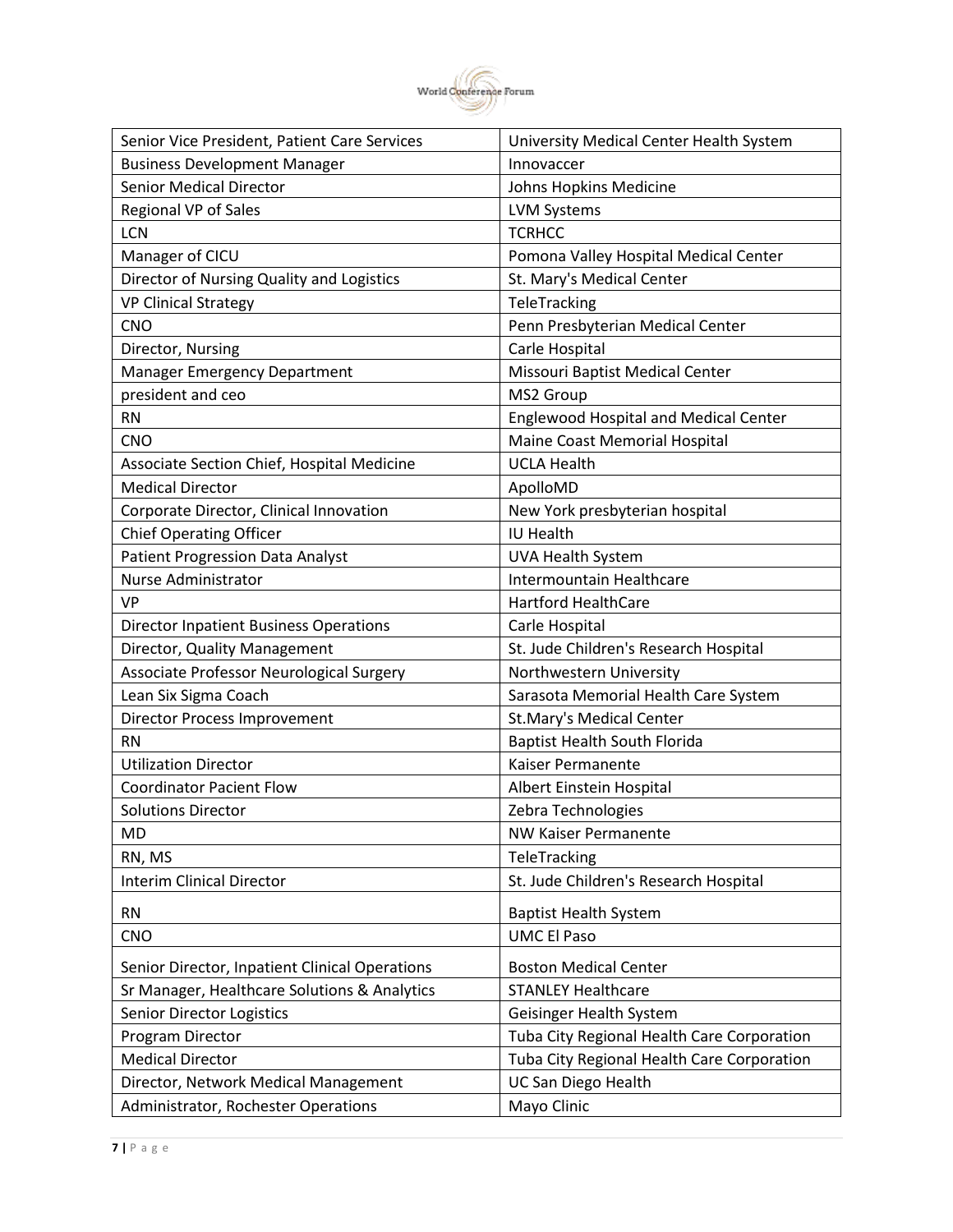

| <b>Healthcare Practice Advisor</b>               | <b>Cisco Systems</b>                         |
|--------------------------------------------------|----------------------------------------------|
| <b>Chief Medical Officer</b>                     | <b>Riley Childrens Health</b>                |
| <b>Nurse Manager</b>                             | James A Haley Veterans Hospital & Clinics    |
| <b>Clinical Nursing Director</b>                 | <b>Health Partners</b>                       |
| Associate CNO                                    | Duke University Health System                |
| Regional Director, Case Management               | <b>Adventist Health</b>                      |
| Vice President, Marketing                        | TeleTracking                                 |
| <b>RN</b>                                        | <b>Englewood Hospital and Medical Center</b> |
| Sr. Director of Patient Care Services            | <b>Bayhealth Medical Center</b>              |
| Dir of Cardiac Services                          | Pomona Valley Hospital Medical Center        |
| <b>Chief Clinical Officer</b>                    | Henry Mayo Newhall Hosptial                  |
| No Harm Measureventionist/Throughput             | St. Jospeh's Hospital and Medical Center     |
| VP, Patient Care Services, & CNO                 | Park Nicollet Methodist Hospital             |
| <b>Regional Vice President</b>                   | Central Logic                                |
| <b>Medical Director</b>                          | Brigham and Women's Hospital                 |
| Program Manager                                  | Missouri Baptist Medical Center              |
| <b>Chief Medical Officer</b>                     | Tuba City Regional Health Care Corporation   |
| <b>Transformation Officer</b>                    | <b>Riley Childrens Health</b>                |
| <b>Executive Director, Care Coordination</b>     | Northwest Community Healthcare               |
| Ambulatory Care Director                         | <b>TCRHCC</b>                                |
| Lead House Supervisor                            | <b>TCRHCC</b>                                |
| Medical Director, Care Management & Patient Flow | Texas Children's Hospital                    |
| <b>Director Specialty Centers</b>                | Pomona Valley Hospital Medical Center        |
| <b>Director Patient Placement</b>                | <b>UCLA Health</b>                           |
| <b>Medical Director</b>                          | University of New Mexico                     |
| Deployment Leader                                | Indiana University Health                    |
| <b>Manager Observation Unit</b>                  | Pomona Valley Hospital Medical Center        |
| <b>RN</b>                                        | <b>Eisenhower Medical Center</b>             |
| <b>RN</b>                                        | Pomona Valley Hospital Medical Center        |
| Social Work Manager                              | University of Maryland Medical Center        |
| Care Management Coordinator                      | Maine Coast Memorial Hospital                |
| Director                                         | Amgen                                        |
| <b>VP Chief Nursing Executive</b>                | Missouri Baptist Medical Center              |
| <b>Director Nursing Operations</b>               | Pomona Valley Hospital Medical Center        |
| Director of System Staffing/Interim Director of  |                                              |
| <b>Connected Care</b>                            | Dartmouth Hitchcock                          |
| VP, Client Management                            | TeleTracking                                 |
| MN, RN                                           | Central Logic                                |
| Social Work Team Leader                          | University of Maryland Medical Center        |
| Chief Experience & Innovation Officer            | University of Chicago Medical Center         |
| Interim President of Methodist and University    |                                              |
| Hospitals                                        | IU Health                                    |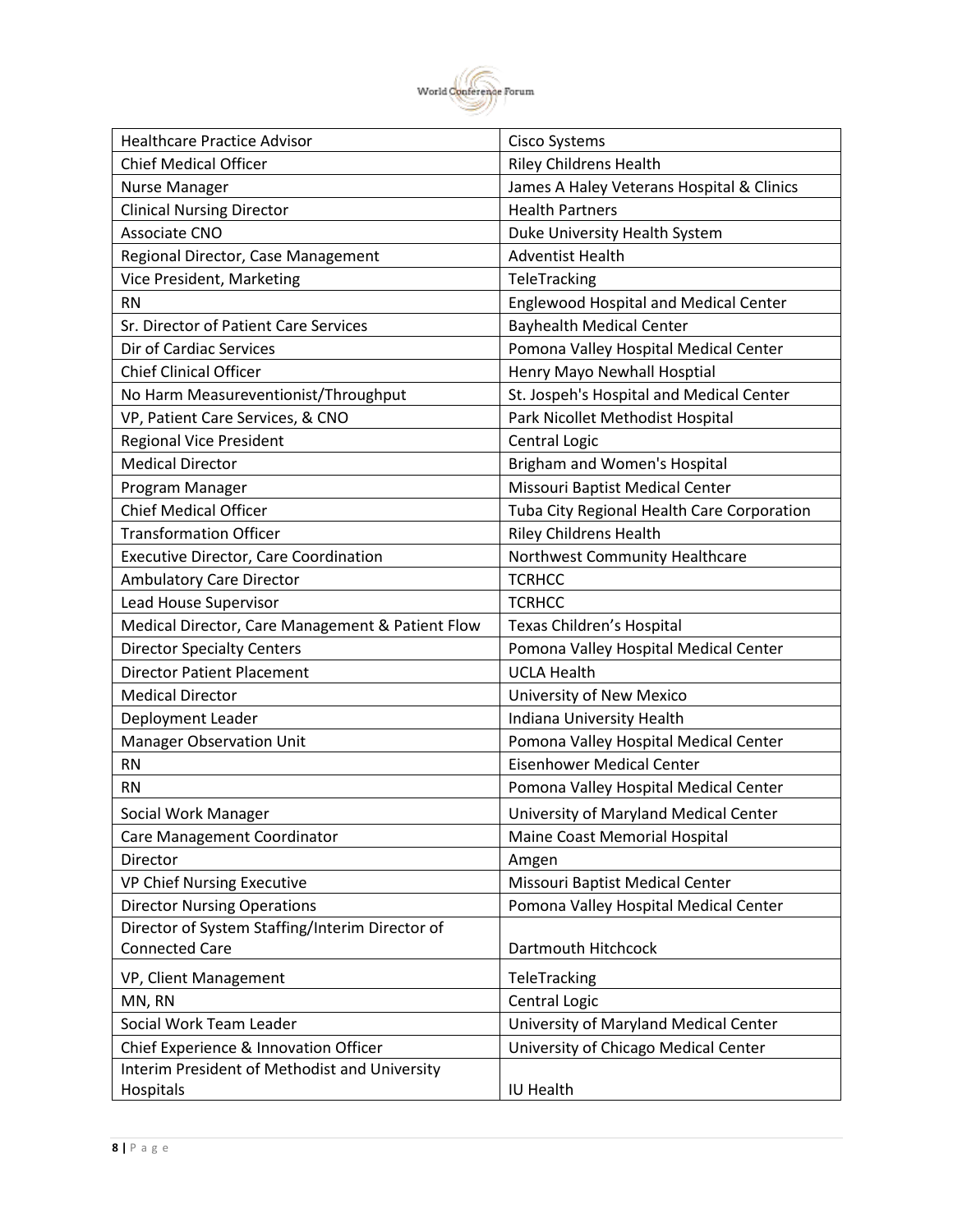

| Director of Patient Throughput                    | <b>Hartford HealthCare</b>                  |
|---------------------------------------------------|---------------------------------------------|
| Medical Director, Admission & Transfer Center     | Mayo Clinic                                 |
| Vice President, Care Model Solutions              | TeleTracking                                |
| Director of Patient Placement and Transfer Center | Loma Linda University Medical Center        |
| <b>Solutions Marketing Director</b>               | Zebra Technologies                          |
| Chief Operating Officer/ Chief Nurse Exec         | Seton Medical Center, Part of Verity Health |
| Chief Operating Officer & Chief Nurse Executive   | Seton Medical Center/Seton Coastside        |
| Senior Vice President                             | Care Logistics                              |
| <b>Nurse Practitioner</b>                         | Indiana University Health                   |
| <b>Medical Director</b>                           | Dartmouth-Hitchcock Medical Center          |
| CMO                                               | Boca Raton Regional Hospital                |
| Dir of Operations                                 | Dignity Health - St. Rose Dominican         |
| Industrial Health Engineer                        | <b>UMC El Paso</b>                          |
| Dir of Strategic Operations                       | <b>UCLA Health</b>                          |
| Case Management Team Leader                       | University of Maryland Medical Center       |
| <b>Director of Patient Placement</b>              | <b>UCLA Health</b>                          |
| Director of Patient Registration                  | Tuba City Regional Healthcare Corporation   |
| Director of Emergency Services                    | Missouri Baptist Medical Center             |
| Project Manager                                   | St. Jude Children's Research Hospital       |
| Manager, Patient Care                             | <b>Baptist Health South Florida</b>         |
| Manager, Care Coordination                        | St. Joseph's Hospital and Medical Center    |
| <b>Patient Placement Specialist</b>               | Lucile Packard Children's Hospital Stanford |
| <b>Assistant Nurse Director</b>                   | Brigham and Women's Hospital                |
| Director of Acute Critical Care                   | Missouri baptist medical Center             |
| Vice President, Clinical Operations               | Yale New Haven                              |
| manager, case management                          | University of Maryland Medical Center       |
| <b>Transformation Officer</b>                     | IU Health                                   |
| Manager, Patient Progression                      | <b>UVA Health System</b>                    |
| Director of Emergency Department                  | Intermoiuntain Healthcare                   |
| <b>VP of Patient Care</b>                         | <b>Hartford HealthCare</b>                  |
| Medical Director, Patient Access & Flow           | Christiana Care Health System               |
| <b>ED SCN</b>                                     | <b>TCRHCC</b>                               |
| <b>Solution Owner</b>                             | <b>Cerner Corporation</b>                   |
| Dir of Integrated Care Mgmt                       | Indiana University Health                   |
| Discharge Planning Care Coordination Nurse        | Tsehootsooi Medical Center                  |
| Project Manager                                   | St. Jude Children's Research Hospital       |
| Dir of Telemetry                                  | Pomona Valley Hospital Medical Center       |
| <b>Chief Commercial Officer</b>                   | TeleTracking                                |
| <b>Director of Patient Care Services</b>          | United Regional Health Care System          |
| Director of Pharmacy                              | <b>Cardinal Health</b>                      |
| System Dir Quality                                | <b>CHRISTUS Health</b>                      |
| RN Case Manager/Supervisor                        | ARMC                                        |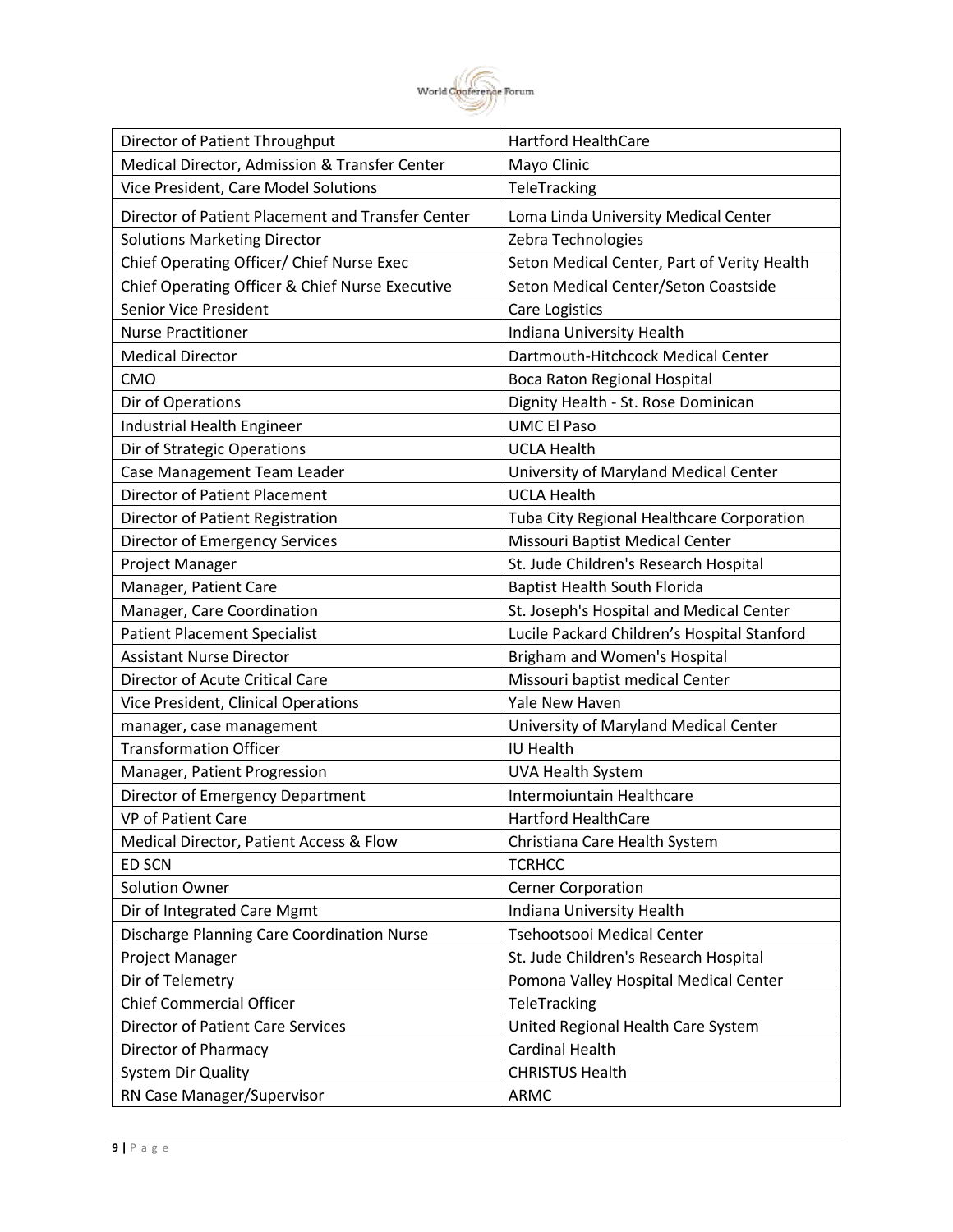

| Dir of Critical Care                                 | <b>Bryan Medical Center</b>                |
|------------------------------------------------------|--------------------------------------------|
| Dir Throughput & Patient Flow                        | Sanford Health                             |
| <b>Patient Flow Analyst</b>                          | St. John Medical Center                    |
| <b>Managing Director</b>                             | <b>Prism Healthcare Partners</b>           |
| Chief Operating Officer & Chief Nurse Executive      | Bon Secours Baltimore Health System        |
| <b>Nursing Quality Mgmt</b>                          | <b>Stanford Health Care</b>                |
| Director, Emergency Services                         | <b>Stanford Health Care</b>                |
| <b>Admin Director of Nursing</b>                     | University of Vermont Medical Center       |
| Director, Emergency Services                         | Willis Knighton Medical Center             |
| RN Clinical Nurse Navigator                          | Providence Hospital                        |
| Transfer Call Center Manager                         | <b>Kettering Medical Center</b>            |
| ED & Obs Unit Manager                                | Herrin Hospital/SIH                        |
| Nurse Manager, Emergency Department                  | Tampa General Hospital                     |
| <b>Asst Chief Medical Officer</b>                    | <b>MaineGeneral Medical Center</b>         |
| <b>Clinical Admin Supervisor</b>                     | <b>Keck Medical Center at USC</b>          |
|                                                      | The University of Texas MD Anderson Cancer |
| Director, Patient Resources                          | Center                                     |
| <b>Operations Manager</b>                            | Jefferson Hospital                         |
| <b>Nursing Operations Manager</b>                    | Kootenai Health                            |
| <b>Nurse Manager</b>                                 | Mayo Clinic Health System-Eau Claire       |
| <b>Medical Director</b>                              | <b>BCBSLA</b>                              |
| <b>Chief Allied Health Officer</b>                   | <b>Health Sciences Centre Winnipeg</b>     |
| <b>CEO</b>                                           | <b>Versus Technology</b>                   |
| Vice President, Nursing                              | Cone Health                                |
| Lean Consultant                                      | <b>Bryan Medical Center</b>                |
| System Chair, Emergency Medicine                     | Ochsner Health System                      |
| LVN II                                               | <b>ARMC</b>                                |
| Director, Care Management & Population Health        |                                            |
| Integration                                          | Johns Hopkins HealthCare                   |
| <b>Nursing Director</b>                              | Via Christi                                |
| Director                                             | <b>Bassett Medical Center</b>              |
| Executive Director, Performance Excellence &         |                                            |
| <b>Medicine Services</b>                             | <b>Stanford Health Care</b>                |
| Staff                                                | <b>VCU Health System</b>                   |
| <b>Nursing Director</b>                              | Monongalia General Hospital                |
| Senior Consultant                                    | Capstone Ridge Group                       |
| <b>Emergency Dept. Mgr</b>                           | Dignity Health                             |
| Chief, Department of Anesthesiology                  | <b>Boston Medical Center</b>               |
| RN Case Manager                                      | Chinese Hospital                           |
| Senior Director, Medical Operations                  | <b>Cleveland Clinic</b>                    |
| VP, Quality - Resource Mgmt                          | <b>Eisenhower Medical Center</b>           |
| Divisional Director, Cardiology & Emergency Services | Good Shepherd Medical Center               |
| Assoc. VP Nursing                                    | <b>Eisenhower Medical Center</b>           |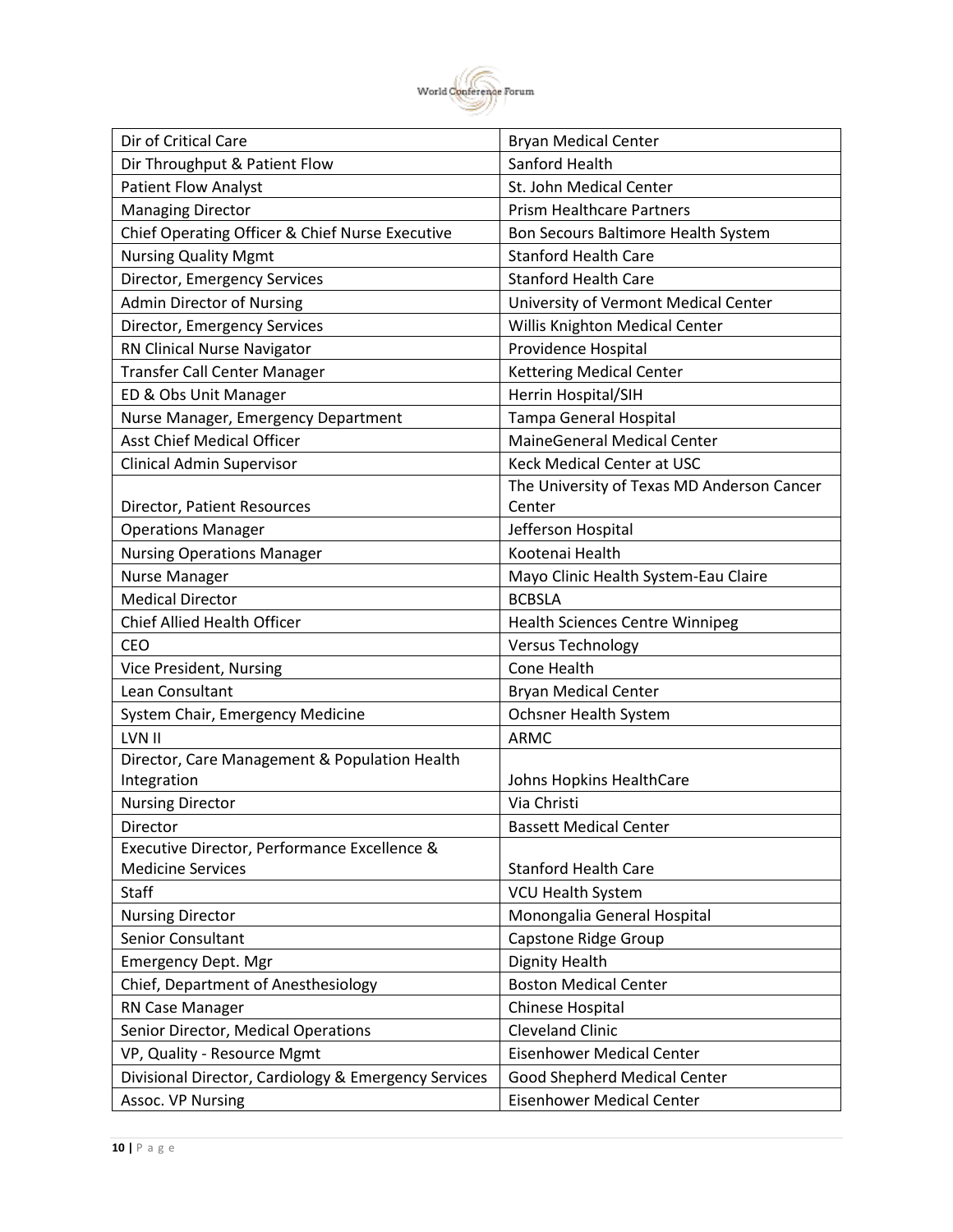

| <b>Clinical Director, Emergency Services</b>       | Seattle Children's Hospital              |
|----------------------------------------------------|------------------------------------------|
| Director, Patient Flow                             | Kootenai Health                          |
| Asst. Director                                     | Pfizer                                   |
| <b>Division Director</b>                           | <b>Health Sciences Centre-Winnipeg</b>   |
| MSN, RN                                            | Providence Hospital                      |
| Manager of Care Mgmt                               | <b>Bryan Medical Center</b>              |
| <b>Chief Nursing Officer</b>                       | Willis Knighton Medical Center           |
| Regional Director, Patient Access                  | <b>UPMC Health System</b>                |
| Director                                           | Niata Capital LLC                        |
| Administration                                     | St. John Medical Center                  |
| <b>Clinical Supervisor</b>                         | Dignity Health                           |
| Project Manager                                    | St. Jude Children's Research Hospital    |
| Project Manager                                    | St. Jude Children's Research Hospital    |
| COO                                                | Medical Center Health System             |
| Dir of Population Heath                            | <b>Medical Center Health System</b>      |
| Manager                                            | <b>Bryan Medical Center</b>              |
| <b>Regional Director</b>                           | <b>UPMC</b>                              |
| Director, Patient Logistic                         | St. John Medical Center                  |
| Administrative Director, Clinical Support Services | <b>Stanford Health Care</b>              |
| RN Case Manager                                    | <b>CHOC Children's</b>                   |
| <b>Medical Director</b>                            | <b>Stanford Health Care</b>              |
| <b>MD</b>                                          | <b>Stanford Health Care</b>              |
| <b>Chief Nursing Officer</b>                       | Florida Hospital Celebration Health      |
| RN Case Manager                                    | St. Rose Dominican Hospitals             |
| <b>Chief of Emergency Services</b>                 | University of Florida Health Gainesville |
| Dir of Critical Care                               | <b>Bryan Medical Center</b>              |
| Director, Needs Assessment                         | Parkwood                                 |
| Director                                           | <b>Bryan Medical Center</b>              |
| <b>Admin Dir of Nursing</b>                        | <b>Kettering Medical Center</b>          |
| <b>Interim Tansitions of Care Manager</b>          | <b>Sparrow Hospital</b>                  |
| Director, Patient Logistics                        | <b>Bassett Medical Center</b>            |
| Dir of Patient Support                             | United Regional Health Care System       |
| President & CEO                                    | Mercy Clinically Integrated Network      |
| <b>Nursing Supervisor</b>                          | Bon Secours St. Francis Medical Center   |
| VP Ancillary and ED Services                       | Metro Health Hospital                    |
| Physician                                          | Metro Health Hospital                    |
| <b>Chief Nurse Executive</b>                       | Bon Secours St. Francis Medical Center   |
| <b>Chief Medical Officer</b>                       | <b>Rex Healthcare</b>                    |
| Unit Manager                                       | Centra Health                            |
| Supervisor, Care Management                        | <b>Dignity Health</b>                    |
| <b>VP Patient Care</b>                             | Metro Health Hospital                    |
| Manager                                            | <b>Huron Consulting</b>                  |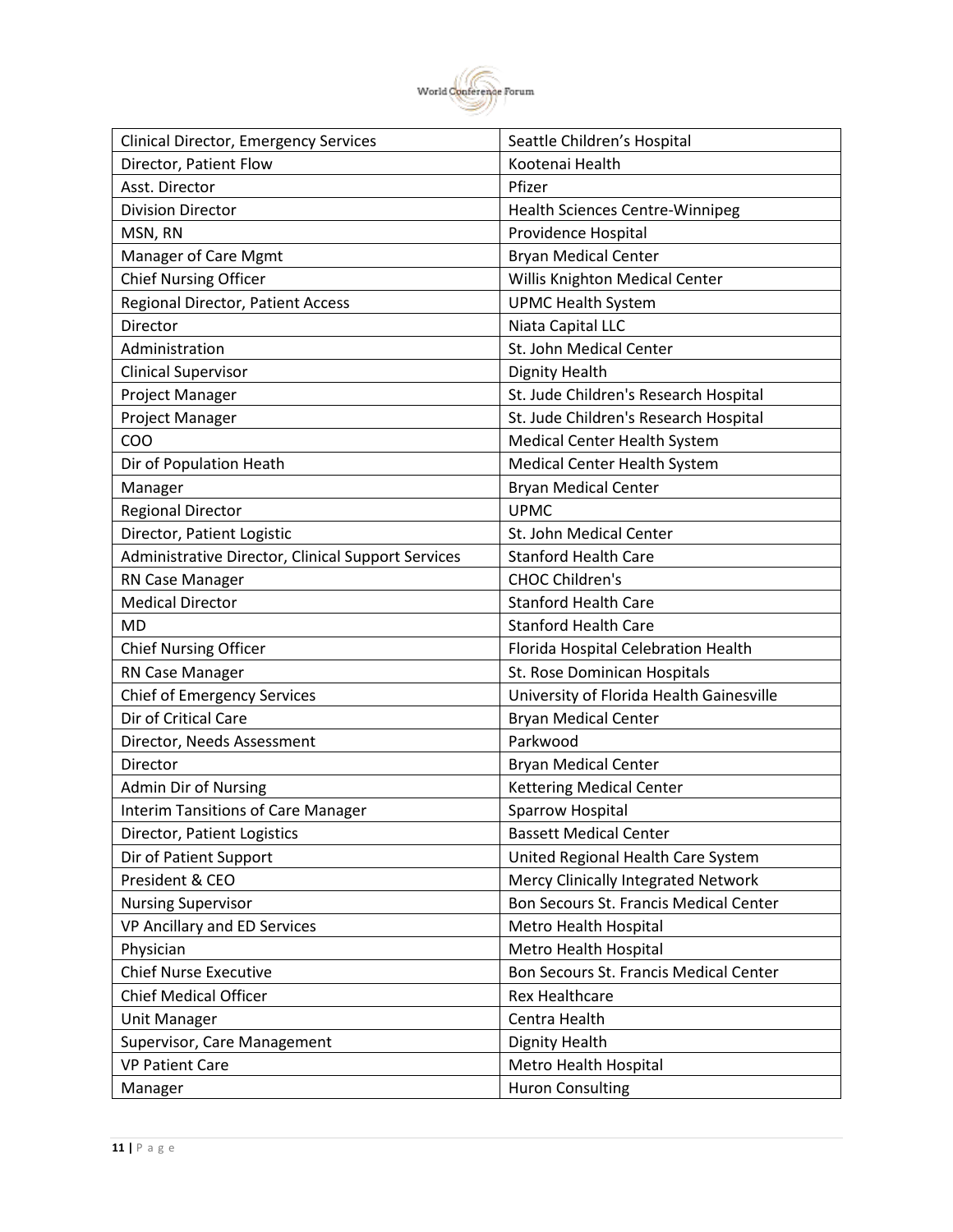

| Director                                        | Dartmouth Hitchcock Medical Center       |
|-------------------------------------------------|------------------------------------------|
| <b>Emergency Department Nursing Director</b>    | Brigham and Women's Hospital             |
| <b>Marketing Director</b>                       | CentralLogic                             |
| VP, Care Management                             | Johns Hopkins HealthCare                 |
| <b>VP</b> - Operations                          | ThedaCare                                |
| Director, Capacity Management                   | <b>U Mass Memorial Medical Center</b>    |
| <b>Exec Advisor</b>                             | Care Logistics                           |
| <b>RN</b>                                       | <b>Mount Sinai</b>                       |
| <b>Director Patient Flow</b>                    | <b>Berkshire Medical Center</b>          |
| <b>Director Surgical Services</b>               | <b>Akron General Medical Center</b>      |
| <b>Medical Director Emergency Srv</b>           | Centra Health                            |
| <b>VP of Patient Care Services</b>              | <b>Bronx Lebanon Hospital</b>            |
| <b>Assoc VP of Patient Care Services</b>        | Southern New Hampshire Health System     |
| <b>Exec Dir of Emergency Services</b>           | <b>Berkshire Medical Center</b>          |
| Manager - Medical/Surgical                      | ThedaCare                                |
| Chief, Division of Pediatric Emergency Medicine | Nemours Children's Hospital              |
| Sr. VP Medical Affairs                          | Lake Health                              |
| VP, Nursing & Patient Care                      | Cone Health System                       |
| <b>Admin Director</b>                           | Bon Secours St. Francis Medical Center   |
| <b>Director of Sales</b>                        | CentralLogic                             |
| Manager                                         | Medical University of SC                 |
| Mgr Operations Emergency Dept.                  | Centra Health                            |
| Dir of Nursing Operations                       | <b>Munson Medical Center</b>             |
| RN, MSN                                         | Care Logistics                           |
| Senior Administrative Director                  | <b>UPMC Mercy</b>                        |
| VP, Acute Care Services                         | Tampa General Hospital                   |
| Chairman, Department of Emergency Medicine      | <b>Memorial Regional Hospital</b>        |
| <b>Managing Director</b>                        | Novia Strategies                         |
| <b>RN</b>                                       | Aetna                                    |
| D.O.                                            | Southern New Hampshire Health System     |
| Chair, Anesthesiology                           | <b>Boston Medical Center</b>             |
| Director, Admission & Transfer Center           | The Cleveland Clinic                     |
| Director, Care Management                       | <b>Dignity Health</b>                    |
| <b>Clinical Manager</b>                         | <b>Berkshire Medical Center</b>          |
| Physician                                       | New York Presbyterian                    |
| Director, Patient Resource Management           | Duke University Hospital                 |
| <b>Chief Medical Officer</b>                    | Beth Israel Deaconness Care Organization |
| Director of Quality                             | AnMed Health                             |
| <b>Medical Director of Hospitalists</b>         | Centra Health                            |
| Director, Transfer Center, Bed Board            | Seton Healthcare Family                  |
| RN, Bed Placement Coordinator                   | McLaren MaComb                           |
| <b>VP Nursing</b>                               | Centra Health                            |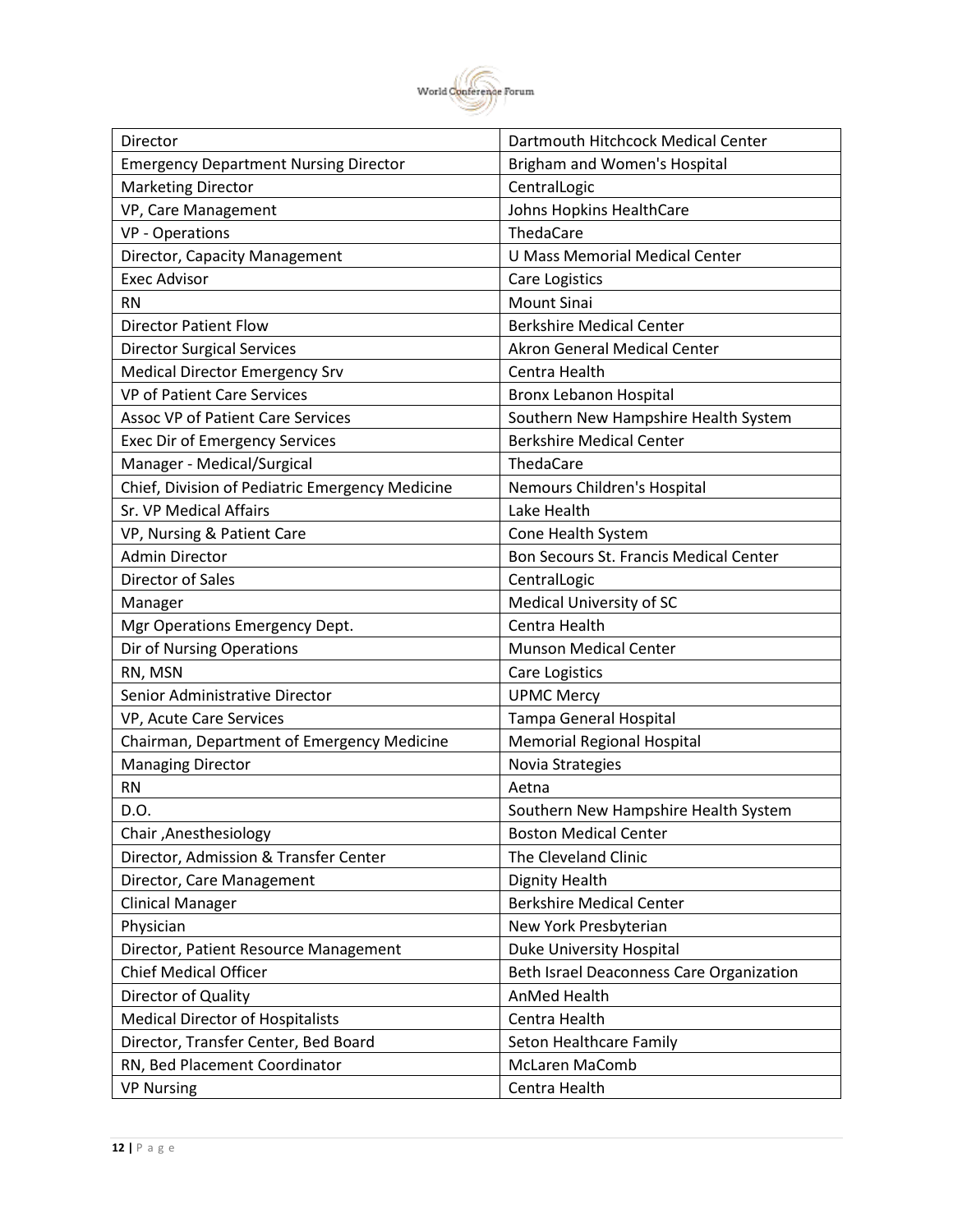

| Director of Acute Care Services                    | Centra Health                                 |
|----------------------------------------------------|-----------------------------------------------|
| Asst. VP                                           | AnMed Health                                  |
| Performance Improvement                            | Centra Health                                 |
| Senior VP                                          | <b>Duke University Medical Center</b>         |
| <b>Product Specialist</b>                          | Teletracking                                  |
| Director                                           | <b>Global Medical Dynamics</b>                |
| <b>Exec Advisor of Hospital Operations</b>         | MedHost                                       |
| <b>RN</b>                                          | Southern Illinois Healthcare                  |
| Chief Nursing Officer & VP, Patient Care Services  | Roper St. Francis Mount Pleasant Hospital     |
| VP, Clinical Support Services                      | UT MD Anderson Cancer Center                  |
| <b>VP of Nursing</b>                               | Lake Health                                   |
| <b>Enterprise Sales Manager</b>                    | MedHost                                       |
| Director, Medical Surgical Nursing                 | <b>Rex Healthcare</b>                         |
| <b>RN</b>                                          | Southern Illinois Healthcare                  |
| <b>Regional Director</b>                           | Teletracking                                  |
| Director, Patient Care Services                    | Ingalls Memorial Hospital                     |
| Sr. VP of Nursing                                  | <b>Erie County Medical Center</b>             |
| <b>Patient Safety Specialist</b>                   | Exempla Lutheran Medical Center               |
| <b>VPMA</b>                                        | <b>IPC</b>                                    |
| RN, House Supervisor                               | Doctors Hospital at Renaissance               |
| Director of Home Health Services                   | Avamere                                       |
| Director of Throughput & Workflow                  | Sanfor Health                                 |
| <b>RN</b>                                          | Providence Health Center                      |
| <b>Nurse Manager</b>                               | <b>Cabell Huntington Hospital</b>             |
| <b>RN</b>                                          | Providence Health Center                      |
| Associate Chief Nurse Throughput and Case          |                                               |
| Management                                         | Beth Israel Deaconess Medical Center          |
| Director, Transfer Centers & Professional Services | Central Logic                                 |
| <b>Director of Clinical Services</b>               | Valley View Hospital                          |
| <b>RN</b>                                          | <b>CHKD</b>                                   |
| President & CEO                                    | Southampton Hospital                          |
| Sr VP for Patient Care Services, CNO               | <b>Cooper University Hospital</b>             |
| <b>Nurse Specialist</b>                            | <b>Gallup Indian Medical Center</b>           |
| <b>Administrative Director</b>                     | Lifespan Imaging                              |
| Physician Advisor                                  | Genesis Health System                         |
| <b>Director of Patient Logistics</b>               | Lehigh Valley Health Network                  |
| Vice President, Patient/Family Experience          | University Health Systems of Eastern Carolina |
| <b>General Manager</b>                             | Cerner                                        |
| Director of Emergency Services                     | UMC Brackenridge - Emergency Dept. Admin      |
| President                                          | Don Crow and Associates Inc.                  |
| President                                          | <b>Optimal Workforce Solutions</b>            |
| AD, Nursing Resource Support Center                | Bon Secours St. Mary's Hospital               |
| <b>Nursing Director</b>                            | <b>CGH Medical Center</b>                     |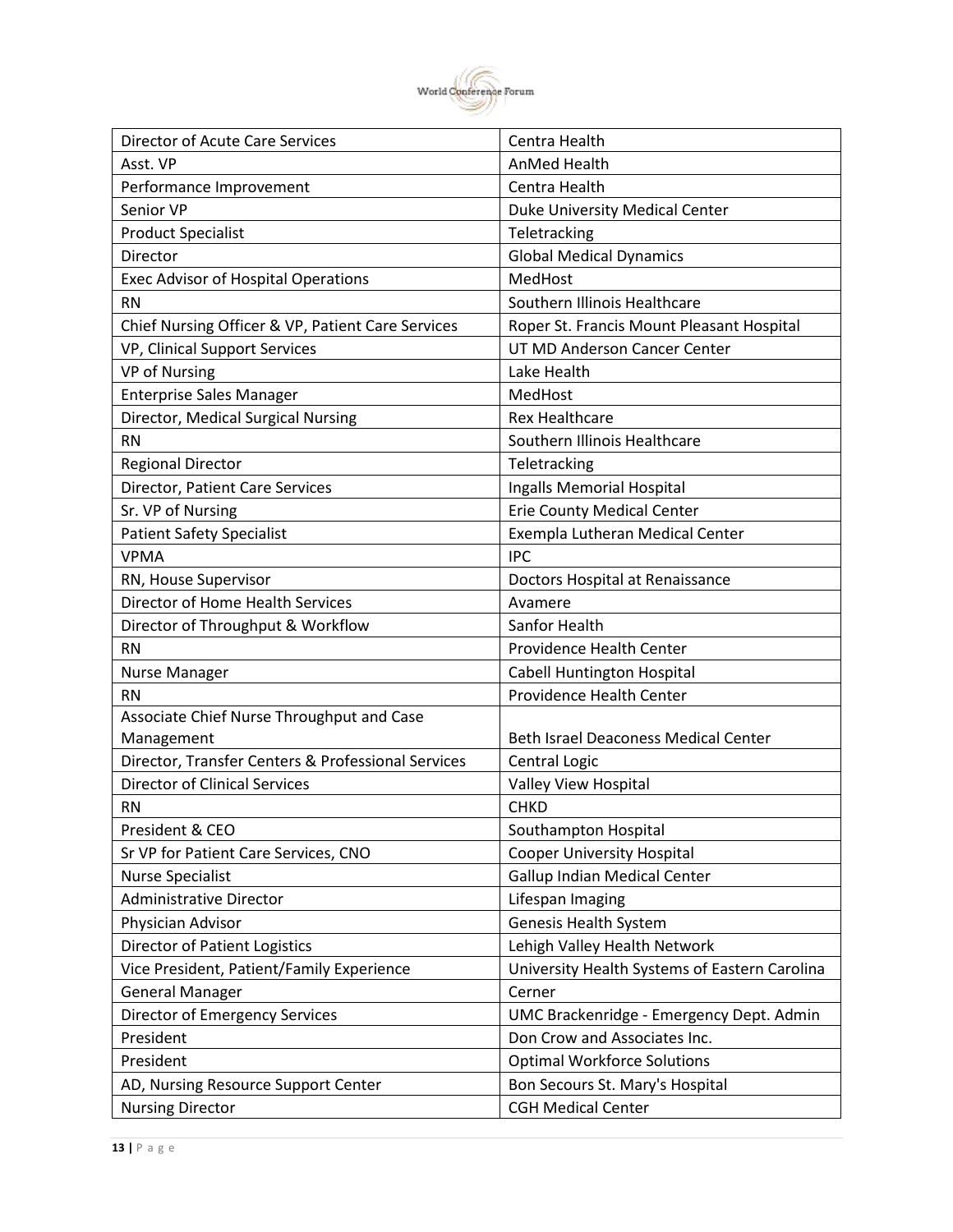

| <b>Patient Flow Clinical Supervisor</b>             | Thomas Jefferson University Hospital         |
|-----------------------------------------------------|----------------------------------------------|
| Director of Nursing - Emergency Dept.               | U of L Healthcare                            |
| <b>Patient Flow Coordinator</b>                     | Cincinnati Childrens Hospital Medical Center |
| Marketing                                           | Central Logic                                |
| <b>Divisional Director</b>                          | <b>Medical Center Hospital</b>               |
| Dept. Administrator, Utilization Services           | Kaiser Permanente                            |
| <b>House Supervisor</b>                             | Doctors Hospital at Renaissance              |
| VP, Marketing                                       | TeleTracking                                 |
| <b>Patient Flow Coordinator</b>                     | St. Mary's Medical Center                    |
| Manager of Patient and Family Services              | University of Kentucky Hospital              |
| Director, Inpatient Care Coordination               | <b>Carilion Clinic</b>                       |
| <b>Regional Sales Manager</b>                       | Central Logic                                |
| Director, Corporate Case Management                 | <b>Martin Health Systems</b>                 |
| Performance Improvement Engineer                    | Main Line Health                             |
| Director of Care Management                         | Johns Hopkins HealthCare LLC                 |
| MD PhD                                              | Seattle Cancer Care Alliance                 |
| Site Manager                                        | Alberta Children's Hospital                  |
| Sr. Director of P.C.S                               | St. Francis Medical Center                   |
| Mgr. Informatics & Analytics Nursing Administration | Good Samaritan Hospital                      |
| <b>Operations Manager, Patient Flow Management</b>  |                                              |
| Center                                              | Thomas Jefferson University Hospital         |
| President and COO                                   | The Mount Sinai Hospital                     |
| Program Director                                    | Dartmouth Hitchcock Medical Center           |
| <b>Patient Flow Coordinator</b>                     | Children's Hospital of Pittsburgh            |
| RN, MS                                              | Hospital Israelita Albert Einstein           |
| Director, Admission                                 | U of L Healthcare                            |
| <b>CNO</b>                                          | <b>Optimal Workforce Solutions</b>           |
| COO                                                 | Children's Healthcare of Atlanta             |
| VP, Marketing                                       | Central Logic                                |
| <b>RN</b>                                           | <b>CHKD</b>                                  |
| Chairman                                            | Harbor - UCLA Medical Center                 |
| Chief, Division of Quality & Performance            | University of NC School of Medicine          |
| Director of Bed Management, Patient Flow            |                                              |
| <b>Management Center</b>                            | Thomas Jefferson University Hospital         |
| Senior Consultant                                   | Don Crow and Associates Inc.                 |
| <b>Vice President for Medical Affairs</b>           | <b>Swedish Medical Center</b>                |
| <b>RN</b>                                           | Mount Sinai Hospital                         |
| <b>Medical Director</b>                             | Orlando Health                               |
| Dir of Case Management & Pop. Health                | <b>CGH Medical Center</b>                    |
| VP of Network Development                           | Avamere                                      |
| <b>Audit Manager</b>                                | Chan Healthcare                              |
| Medical Director - Care Mgmt & Clinical             |                                              |
| Documentation                                       | Akron General Medical Center                 |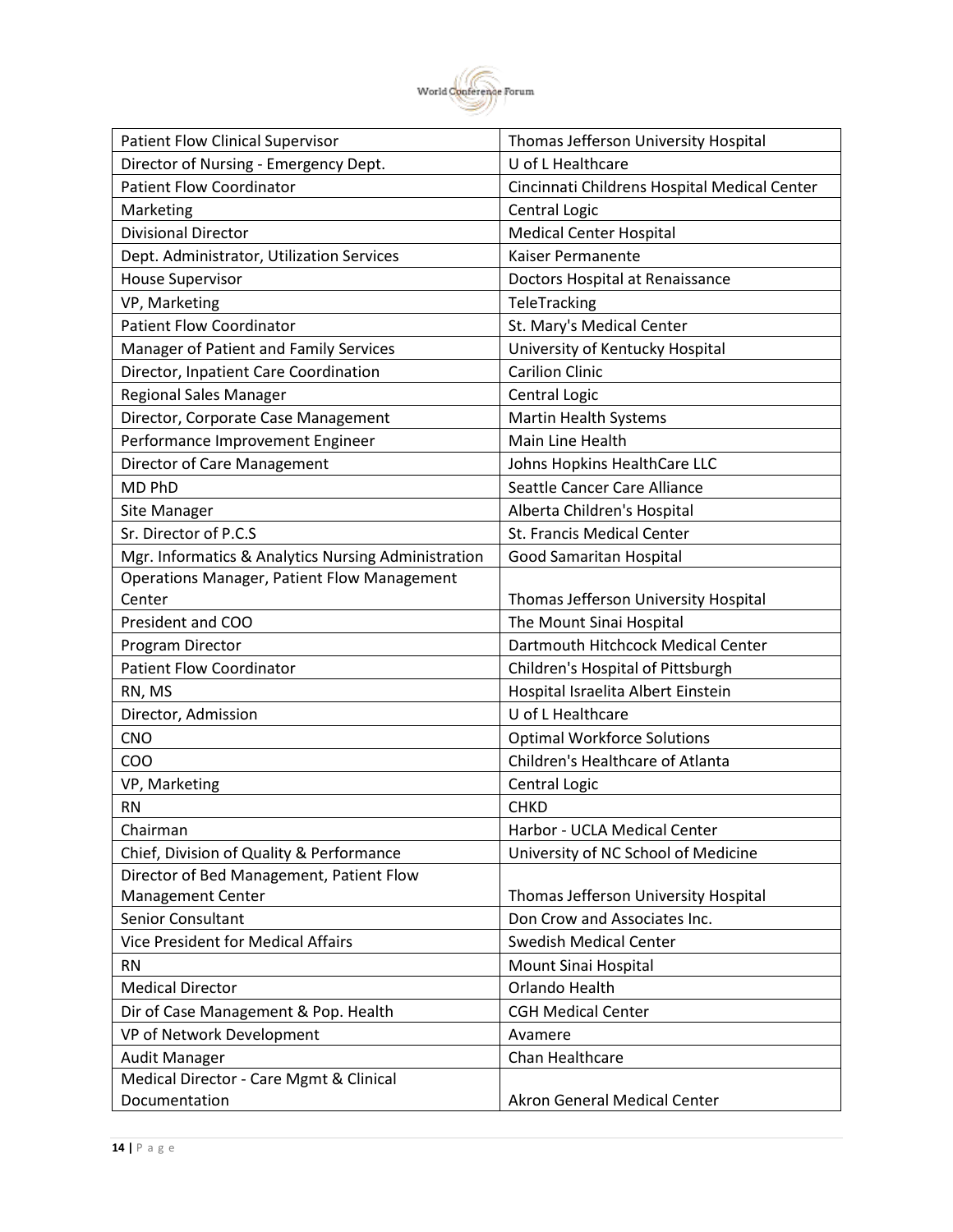

| Senior Director, Care Management                | <b>NYU Langone</b>                     |
|-------------------------------------------------|----------------------------------------|
| Sr. Performance Improvement Consultant          | <b>Carilion Clinic</b>                 |
| Supervisor                                      | St. Charles Health System              |
| Director Case Management                        | Memorial Sloan-Kettering Cancer Center |
| Highpoint health System                         | Highpoint health System                |
| Director of Outcomes Management                 | St. Joseph Hospital Oakland            |
| <b>Managing Director</b>                        | Cerner                                 |
| Rush University Medical Center                  | Rush University Medical Center         |
| <b>Administration Supervisor</b>                | Arrowhead Regional Medical Center      |
| Manager - Patient Flow Center                   | St. Rita's Medical Center              |
| <b>Nurse</b>                                    | Hospital Albert Einstein               |
| <b>Throughput Nurse</b>                         | Doctors Hospital at Renaissance        |
| <b>Resource Management</b>                      | Doctors Hospital at Renaissance        |
| Admin Dir - Patient Flow and Capacity Mgmt      | Christiana Care Health System          |
| Director of Case Mgmt                           | Spartanburg Regional                   |
| Senior VP & Chief Nursing Officer               | TeleTracking                           |
| <b>Product Manager</b>                          | Vecna Medical                          |
| COO                                             | Medical Center Health System           |
| Director of Throughput Solutions                | <b>MEDHOST</b>                         |
| <b>Finance Director</b>                         | <b>Carilion Clinic</b>                 |
| <b>Medical Floor Director</b>                   | <b>CGH Medical Center</b>              |
| Director, Clinical Workflow Consulting          | Versus Technology, Inc.                |
| <b>RN</b>                                       | <b>Straub Clinic and Hospital</b>      |
| National Accounts Acquistion Manager Healthcare |                                        |
| Solutions                                       | HME Wireless Inc.                      |
| <b>Executive Advisor of Hospital Operations</b> | <b>MEDHOST</b>                         |
| VP, Clinical Support Services                   | UT MD Anderson Cancer Center           |
| Chief, Emergency Medicine                       | <b>Charleston Area Medical Center</b>  |
| Director - Case Management                      | UT MD Anderson Cancer Center           |
| <b>ED Director</b>                              | <b>Carilion Clinic</b>                 |
| <b>Continuing Care Leader</b>                   | Kaiser Permanente                      |
| <b>CEO</b>                                      | Central Logic                          |
| <b>President and CEO</b>                        | St. Joseph Hospital Oakland            |
| <b>Enterprise Sales Manager</b>                 | <b>MEDHOST</b>                         |
| VP of Professional Services                     | Spartanburg Regional                   |
| <b>ED Nursing Director</b>                      | <b>CGH Medical Center</b>              |
| <b>Patient Flow Coordinator</b>                 | Children's Hospital of Pittsburgh      |
| RN, MS                                          | Hospital Israelita Albert Einstein     |
| <b>Director Case Management</b>                 | Southast Alabama Medical Center        |
| Site Manager                                    | Alberta Children's Hospital            |
| <b>Nursing Director</b>                         | Arkansas Childrens Hospital            |
| <b>Emergency Dept. Manager</b>                  | <b>Dignity Health</b>                  |
| <b>Clinical Supervisor</b>                      | <b>Dignity Health</b>                  |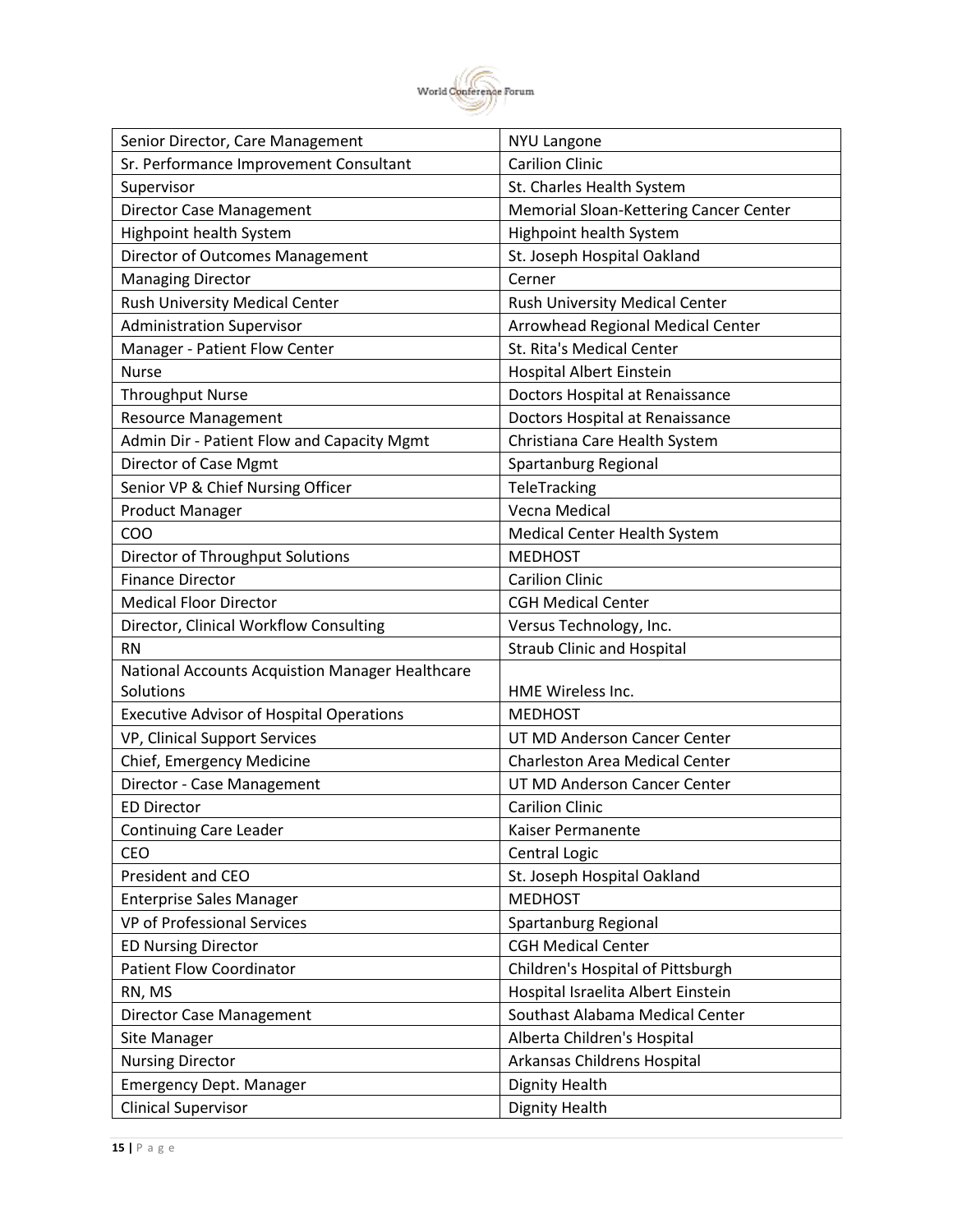

| <b>CMO</b>                                               | Tuba City regional Health                  |
|----------------------------------------------------------|--------------------------------------------|
| <b>Administration Supervisor II</b>                      | Arrowhead Regional Medical Center          |
| Chairman                                                 | Harbor-UCLA Medical Center                 |
| Dept. Administrator, Utilization Services                | Kaiser Permanente                          |
| <b>Continuing Care Leader</b>                            | Kaiser Permanente                          |
| Supervisor, Care Management                              | <b>Dignity Health</b>                      |
| Director, Care Management                                | <b>Dignity Health</b>                      |
| <b>Nursing Supervisor</b>                                | <b>UCSD Health System</b>                  |
| COO                                                      | Pathways Home Health and Hospice           |
| <b>Director Nursing</b>                                  | <b>Mission Hospital</b>                    |
| <b>Clinical Admin Supervisor</b>                         | <b>Keck Medical Center of USC</b>          |
| RN Case Manager/Supervisor                               | <b>ARMC</b>                                |
| LVN II                                                   | <b>ARMC</b>                                |
| RN Case Manager                                          | Chinese Hospital                           |
| RN Case Manager                                          | <b>CHOC Children's</b>                     |
| <b>Associate VP Nursing</b>                              | <b>Eisenhower Medical Center</b>           |
| VP, Quality, Resource Mgmt. & Surgical Services          | <b>Eisenhower Medical Center</b>           |
| <b>Nursing Quality Management Coordinator</b>            | <b>Stanford Heath Care</b>                 |
| <b>MD</b>                                                | <b>Stanford Health Care</b>                |
| VP Neuroscience Service Line, Psychiatry &               |                                            |
| <b>Behavioral Sciences and Operations</b>                | <b>Stanford Health Care</b>                |
| Director, Emergency Services                             | <b>Stanford Health Care</b>                |
| Director, Strategy & Business Development                | analyticsMD                                |
| Director, Critical Care and Telemetry                    | St. Francis Medical Center                 |
| Project Analyst, Program Development                     | CEP America / MedAmerica                   |
| Manager                                                  | Kaiser Permanente                          |
| Solutions Manager - Clinical Workflows & Operations      | <b>STANLEY Healthcare</b>                  |
| Senior Project Analyst                                   | MedAmerica                                 |
| <b>Patient Safety Specialist</b>                         | Exempla Lutheran Medical Center            |
| <b>Director of Clinical Services</b>                     | Valley View Hospital                       |
| Sr Director of Care Management for UCHealth              | <b>UCHealth</b>                            |
| Director, Healthcare Initiatives                         | <b>ProModel Corporation</b>                |
| RN Clinical Nurse Navigator                              | Providence Hospital                        |
| MSN, RN                                                  | Providence Hospital, Emergency Care Center |
| Administrative Director Patient Flow and Capacity        |                                            |
| Management                                               | Christiana Care Health System              |
| <b>Critical Care Transport and Access Center Manager</b> | Christiana Care Health System              |
| Director                                                 | Sunovion                                   |
| President                                                | <b>Optimal Workforce Solutions</b>         |
| <b>CNO</b>                                               | <b>Optimal Workforce Solutions</b>         |
| <b>Medical Director</b>                                  | Orlando Health                             |
| <b>Patient Flow Administrator</b>                        | Tampa General Hospital                     |
| <b>Patient Flow Administrator</b>                        | Tampa General Hospital                     |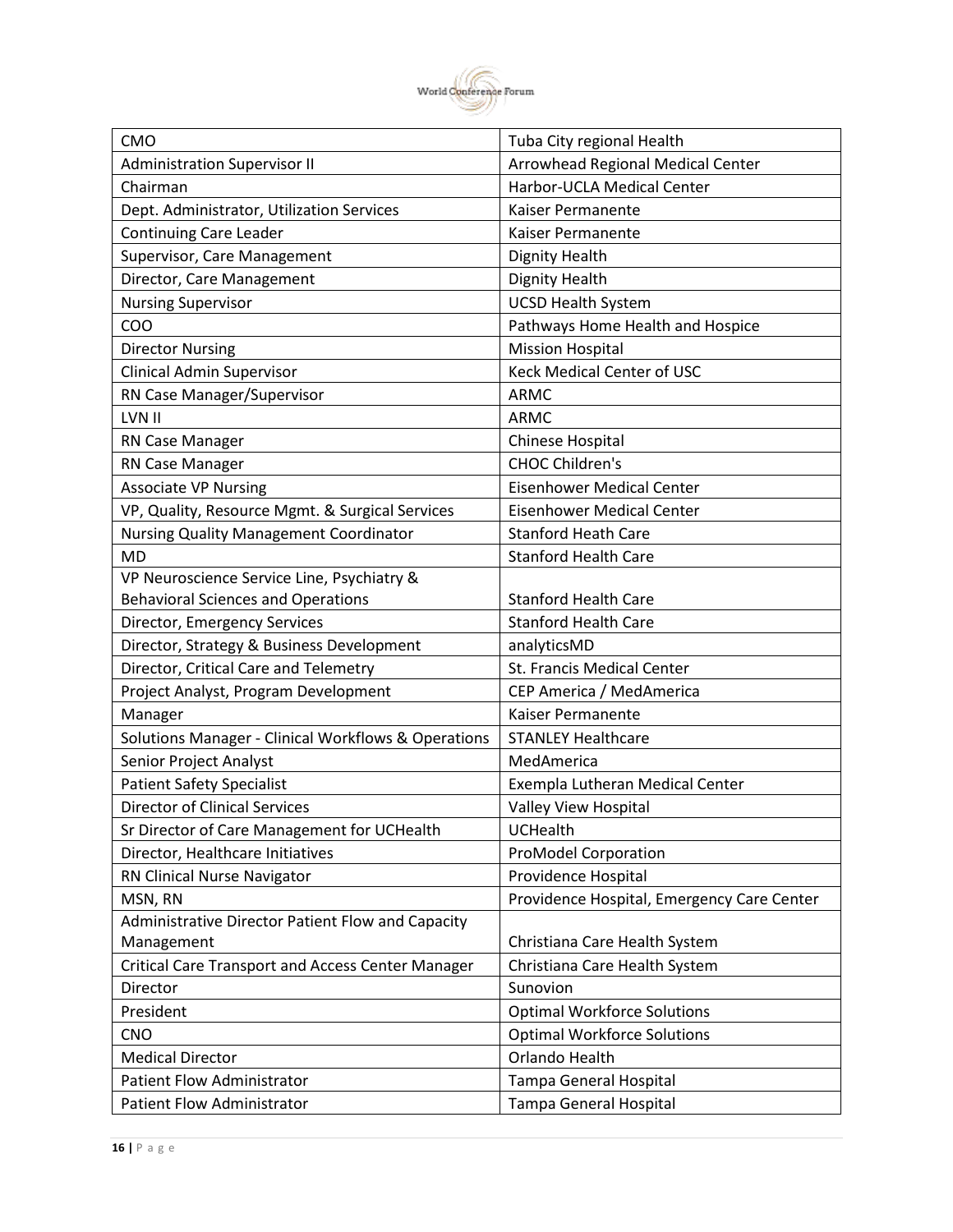

| Performance Improvement Spec.                   | Morton Plant Mease Hospital                  |
|-------------------------------------------------|----------------------------------------------|
| Manager                                         | <b>Huron Consulting Group</b>                |
| <b>RN MSN</b>                                   | Care Logistics                               |
| <b>Chief Nursing Officer</b>                    | Florida Hospital Celebration Health          |
| National Accounts Acquistion Manager Healthcare |                                              |
| Solutions                                       | HME Wireless, Inc                            |
| <b>Nurse Executive</b>                          | Awarepoint                                   |
| <b>CTO EVP</b>                                  | Care Logistics                               |
| Dir of Neuroscience                             | Northside Hospital                           |
| Dir of Emergency Services                       | Northside Hospital                           |
| Manager, Patient Care Operations                | Northside Hospital                           |
| <b>RN</b>                                       | <b>Straub Clinic and Hospital</b>            |
| Physician Advisor                               | Genesis Health System                        |
| <b>Nursing Operations Manager</b>               | Kootenai Health                              |
| Director, Patient Flow and Clinical Operations  | Kootenai Health                              |
| Medical floor director                          | <b>CGH Medical Center</b>                    |
| Dir. of Case Mgt. & Pop. Health                 | <b>CGH Medical Center</b>                    |
| <b>Nursing Director</b>                         | <b>CGH Medical Center</b>                    |
| <b>ED Nursing Director</b>                      | <b>CGH Medical Center</b>                    |
| <b>RN</b>                                       | Southern Illinois Healthcare                 |
| <b>RN</b>                                       | Southern Illinois Healthcare                 |
| Director of Case Management                     | <b>Palos Community Hospital</b>              |
| <b>Patient Flow Coordinator</b>                 | <b>Palos Community Hospital</b>              |
| Nurse Manager                                   | <b>Herrin Hospital</b>                       |
| ED & Obs Unit Manager                           | Herrin Hospital/SIH                          |
| <b>Patient Flow Coordinator</b>                 | <b>Palos Community Hospital</b>              |
| MSN, RN, MGR                                    | Herrin Hospital                              |
| <b>Patient Flow Coordinator</b>                 | Cincinnati Childrens Hospital Medical Center |
| <b>General Manager</b>                          | <b>Cerner Corporation</b>                    |
| <b>Nursing Director</b>                         | Via Christi                                  |
| Director, Admission                             | U of L Healthcare                            |
| Director of Nursing, Emergency Department       | U of L Healtcare                             |
| Manager of Patient and Family Services          | University of Kentucky Hospital              |
| Director of Care Management                     | Norton Healthcare                            |
| <b>RN</b>                                       | Keystone Healthcare                          |
| <b>Medical Director</b>                         | <b>BCBSLA</b>                                |
| <b>Chief Nursing Officer</b>                    | Willis Knighton Medical Center               |
| Director, Emergency Services                    | Willis Knighton Health System                |
| Director of Care Management                     | Willis-Knighton                              |
| Asst. Access Director                           | Willis Knighton Health System                |
| <b>Product Manager</b>                          | Vecna Medical                                |
| <b>Director Capacity Management</b>             | <b>U Mass Memorial Medical Center</b>        |
| clinical manager                                | berkshire medical center                     |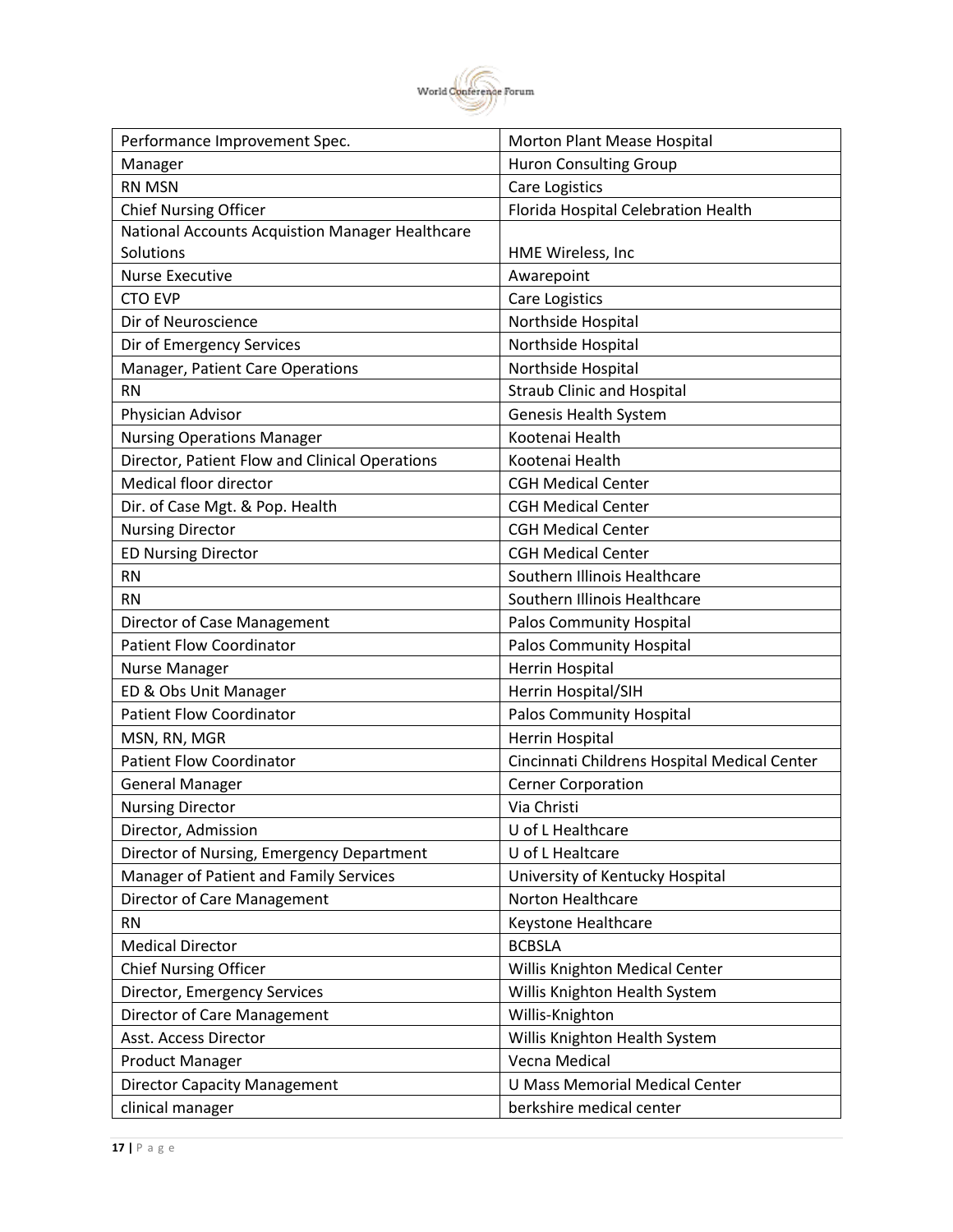

| <b>Executive Director of Emergency Services</b>   | <b>Berkshire Medical Centet</b>         |
|---------------------------------------------------|-----------------------------------------|
| <b>Director Patient Flow</b>                      | <b>Berkshire Medical Center</b>         |
| <b>Emergency Medicine</b>                         | Signature Healthcare                    |
| Senior Consultant                                 | Capstone Ridge Group                    |
| <b>Chief Allied Health Officer</b>                | <b>Health Sciences Centre Winnipeg</b>  |
| Division Director - Business & Corporate Services | <b>Health Sciences Centre-Winnipeg</b>  |
| <b>Executive Advisor</b>                          | Care Logistics                          |
| Directoro f Pharmacy                              | <b>Cardinal Health</b>                  |
| <b>Assistant Chief Medical Officer</b>            | <b>MaineGeneral Medical Center</b>      |
| <b>Chief Medical Officer</b>                      | <b>Waldo County Healthcare</b>          |
| <b>Chief Quality Officer</b>                      | <b>Waldo County General Hospital</b>    |
| Physician                                         | Metro Health Hospital                   |
| Dir of Nursing Operations                         | <b>Munson Medical Center</b>            |
| VP Patient Care Services/CNO                      | Metro Health Hospital                   |
| VP Ancillary and ED Services                      | Metro Health Hospital                   |
| <b>RN</b>                                         | Aetna                                   |
| RN, Bed Placement Coordinator                     | <b>McLaren Macomb</b>                   |
| <b>CEO</b>                                        | Versus Technology, Inc.                 |
| <b>Interim Tansitions of Care Manager</b>         | <b>Sparrow Hospital</b>                 |
| <b>RN Quality</b>                                 | <b>Fairview Range</b>                   |
| <b>RN Manager</b>                                 | <b>Fairview Range</b>                   |
| Nurse Administrator                               | Mayo Clinic                             |
| <b>Patient Care Manager</b>                       | Children's Minnesota                    |
| Care Traffice Control Manager                     | Childrens Hospital of MN                |
| <b>Managing Principal</b>                         | <b>Caldwell Butler &amp; Associates</b> |
| <b>Audit Manager</b>                              | <b>CHAN HEALTHCARE</b>                  |
| <b>Nurse Practitioner</b>                         | Keystone Healthcare Management          |
| director, needs assessment                        | parkwood                                |
| Director, Critical Care                           | <b>Billings Clinic</b>                  |
| <b>Senior Vice President</b>                      | Duke University Medical Center          |
| <b>VP</b>                                         | Catawba Valley Medical Center           |
| Director of Throughput and Workflow               | Sanfor Health                           |
| Director Throughput & Patient Flow                | Sanford Health                          |
| Director                                          | <b>Bryan Medical Center</b>             |
| Lean Consultant                                   | <b>Bryan Medical Center</b>             |
| Manager of Care Management                        | <b>Bryan Medical Center</b>             |
| Manager                                           | <b>Bryan Medical Center</b>             |
| Dir of Critical Care                              | <b>Bryan Medical Center</b>             |
| Dir of Critical Care & ER                         | <b>Bryan Medical Center</b>             |
| PROGRAM DIRECTOR                                  | DARTMOUTH-HITCHCOCK MEDICAL CENTER      |
| <b>Associate VP of Patient Care Services</b>      | Southern New Hampshire Health System    |
| D.O.                                              | Southern New Hampshire Medical Center   |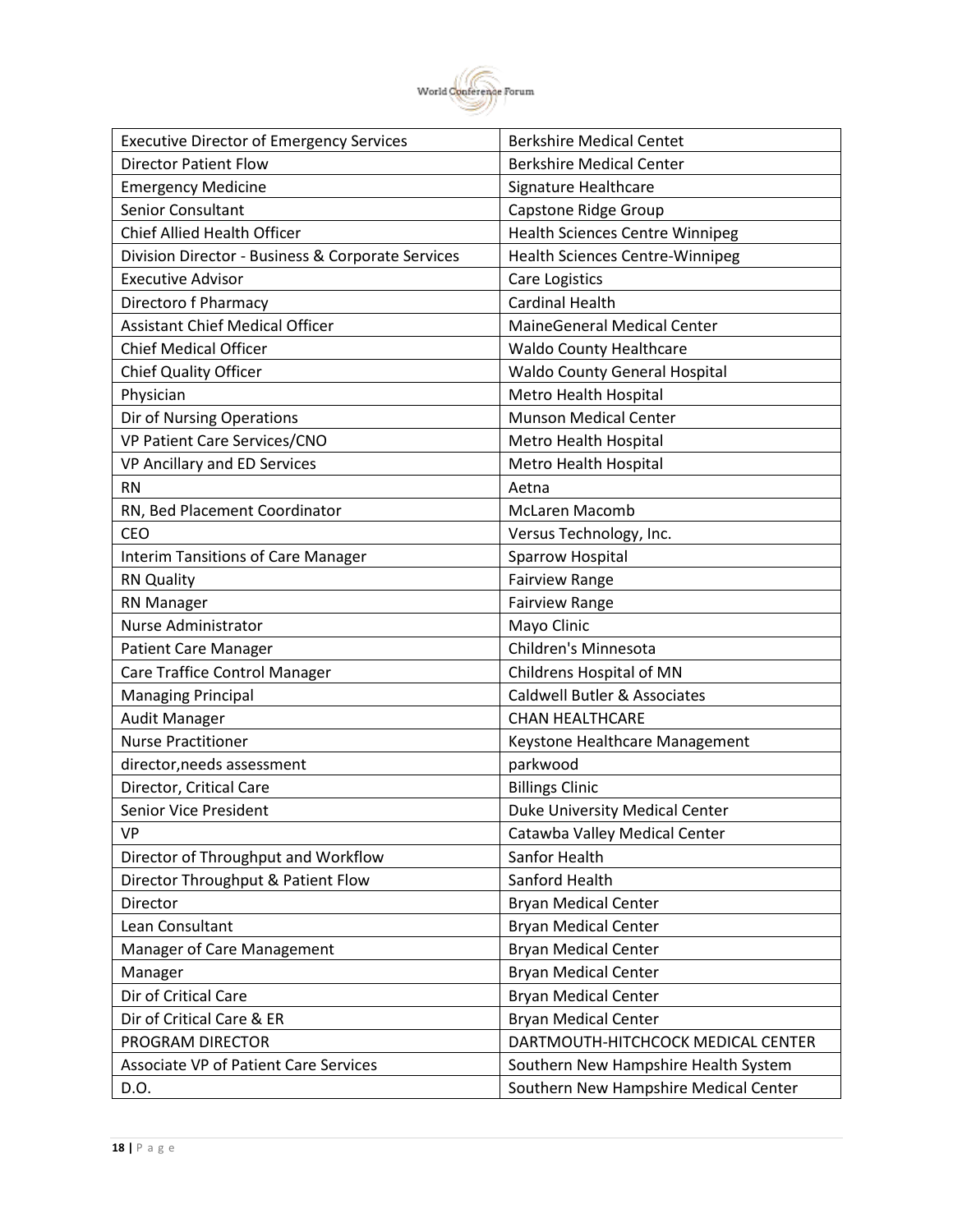

| Director                                            | Dartmouth Hitchcock Medical Center      |
|-----------------------------------------------------|-----------------------------------------|
| Director of Connected Care Center                   | Dartmouth Hitchcock                     |
| AVP Emergency Services/Hospital Operations          | The Valley Hospital                     |
| Sr. Mgr Patient Services                            | <b>Ocean Medical Center</b>             |
| <b>VP of Nursing</b>                                | Ocean Medical Center                    |
| <b>AVP QUALITY</b>                                  | BERGEN REGIONAL MEDICAL CENTER          |
| <b>Nurse Specialist</b>                             | Gallup Indian Medical Center            |
| Medical Director-5 West Progressive Care Unit       | <b>UNM Hospital</b>                     |
| <b>RN</b>                                           | <b>UNM Hospital</b>                     |
| <b>RN Supervisor</b>                                | <b>UNMH</b>                             |
| Assistant Chief Nursing Officer                     | Gerald Champion Regional Medical Center |
| <b>Nurse</b>                                        | <b>Hospital Albert Einstein</b>         |
| <b>RN</b>                                           | VA Hospital of Las Vegas                |
| RN Case Manager                                     | St. Rose Dominican Hospitals            |
| <b>VP of Patient Care Services</b>                  | Bronx Lebanon Hospital                  |
| Sr. VP of Nursing                                   | <b>Erie County Medical Center</b>       |
| <b>Patient Flow Coordinator</b>                     | <b>Orange Regional Medical Center</b>   |
| Administrator, Nursing Clinical Operations          | Orange Regional Medical Center          |
| CMO                                                 | Keystone healthcare                     |
| Director                                            | Niata Capital LLC                       |
| Director Bassett Medical Center Clinical Operations | <b>Bassett Medical Center</b>           |
| Medical Director, Care Management & Clinical        |                                         |
| Documentation                                       | <b>Akron General Medical Center</b>     |
| Manager - Patient Flow Center                       | St. Rita's Medical Center               |
| <b>VP of Nursing</b>                                | Lake Health                             |
| Sr. Vice President Medical Affairs / CMO            | Lake Health                             |
| Director of Throughput                              | Marietta Memorial Hospital              |
| <b>Emergency Room Director</b>                      | ProMedica St. Luke's Hospital           |
| Manager                                             | ProMedica St. Lukes Hospital            |
| Nurse Manager                                       | Adena Health System                     |
| <b>Administrative Director of Nursing</b>           | <b>Kettering Medical Center</b>         |
| Transfer Call Center Manager, RN, BSN               | Kettering Health Network                |
| <b>CNO</b>                                          | Western Reserve Hospital                |
| <b>Patient Flow Analyst</b>                         | St. John Medical Center                 |
| Administration                                      | St. John Medical Center                 |
| Process Improvement Advisor                         | St. John Medical Center                 |
| Director, Patient Logistic Center                   | St. John Medical Center                 |
| Ms                                                  | <b>Mount Sinain</b>                     |
| Supervisor                                          | St. Charles Health System               |
| <b>UM Director</b>                                  | Kaiser Sunnyside Medical Center         |
| Director of Home Health Services                    | Avamere                                 |
| Performance Improvement Engineer                    | Main Line Health                        |
| <b>Patient Flow Coordinator</b>                     | Children's Hospital of Pittsburgh       |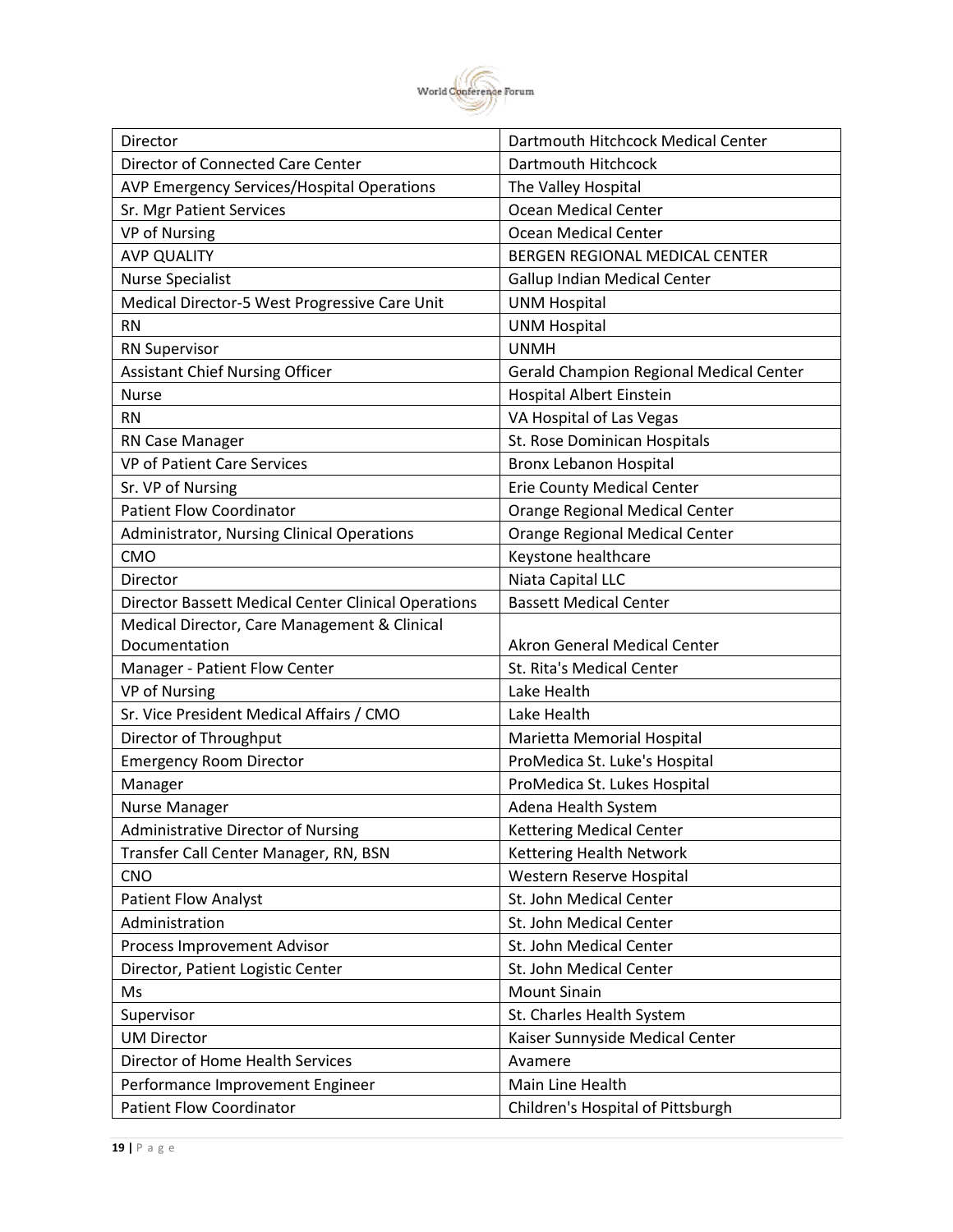

| <b>Patient Flow Coordinator</b>               | Children's Hospital of Pittsburgh          |
|-----------------------------------------------|--------------------------------------------|
| <b>Director of Patient Logistics</b>          | Lehigh Valley Health Network               |
| <b>Regional Director</b>                      | <b>UPMC</b>                                |
| Regional Director, Patient Access             | <b>UPMC Health System</b>                  |
| <b>Operations Manager</b>                     | Jefferson Hospital                         |
| Manager, Supply Chain Services Logistics      | Geisinger Health System                    |
| Manager, Supply Chain Services Logistics      | Geisinger Health System                    |
| <b>Administrative Director</b>                | Lifespan Imaging                           |
| Manager                                       | <b>Medical University of SC</b>            |
| Asst, VP                                      | AnMed Health                               |
| Director, Admit Transfer Center               | <b>MUSC Medical Center</b>                 |
| <b>Regional Medical Director</b>              | Keystone Healthcare Management             |
| National Director of Hospital Medicine        | Keystone Helathcare Management             |
| President                                     | Keystone Healthcare Management             |
| Project Manager                               | St. Jude Children's Research Hospital      |
| Project Manager                               | St. Jude Children's Research Hospital      |
| Logistics and Process Improvement Analyst     | Smith Seckman Reid, Inc.                   |
| Director - Case Management                    | UT MD Anderson Cancer Center               |
| COO                                           | Medical Center Health System               |
| <b>VPMA</b>                                   | <b>IPC</b>                                 |
| <b>Resource Management</b>                    | Doctors Hospital at Renaissance            |
| <b>House Supervisor</b>                       | Doctors Hospital at Renaissance (DHR)      |
| <b>Throughput Nurse</b>                       | Doctors Hospital at Renaissance (DHR)      |
| VP, Clinical Support Services                 | UT MD Anderson Cancer Center               |
| RN, House Supervisor                          | Doctors Hospital at Renaissance            |
|                                               | UMC Brackenridge - Emergency Dept.         |
| Director of Emergency Services                | Administration                             |
| <b>Divisional Director</b>                    | <b>Medical Center Hospital</b>             |
| VP, Clinical Support Services                 | UT MD Anderson Cancer Center               |
|                                               | The University of Texas MD Anderson Cancer |
| Program Manager, Clinical Operations          | Center                                     |
| Director of Population Health                 | Medical Center Health System               |
| System Dir Quality and Accreditation          | <b>CHRISTUS Health</b>                     |
| Director of Patient Support                   | United Regional Health Care System         |
| Director of Patient Flow                      | HCA/Del Sol Medical Center                 |
| CEO, Post Acute Analytics                     | <b>StoneGate Senior Living</b>             |
| <b>CNO</b>                                    | Medical Center Health System               |
| Finance Director, Financial Advisory Services | <b>Carilion Clinic</b>                     |
| Director, Inpatient Care Coordination         | <b>Carilion Clinic</b>                     |
| <b>ED Director</b>                            | <b>Carilion Clinic</b>                     |
| Sr. Performance Improvement Consultant        | <b>Carilion Clinic</b>                     |
| AD, Nursing Resource Support Center           | Bon Secours St. Mary's Hospital            |
| <b>RN</b>                                     | <b>CHKD</b>                                |